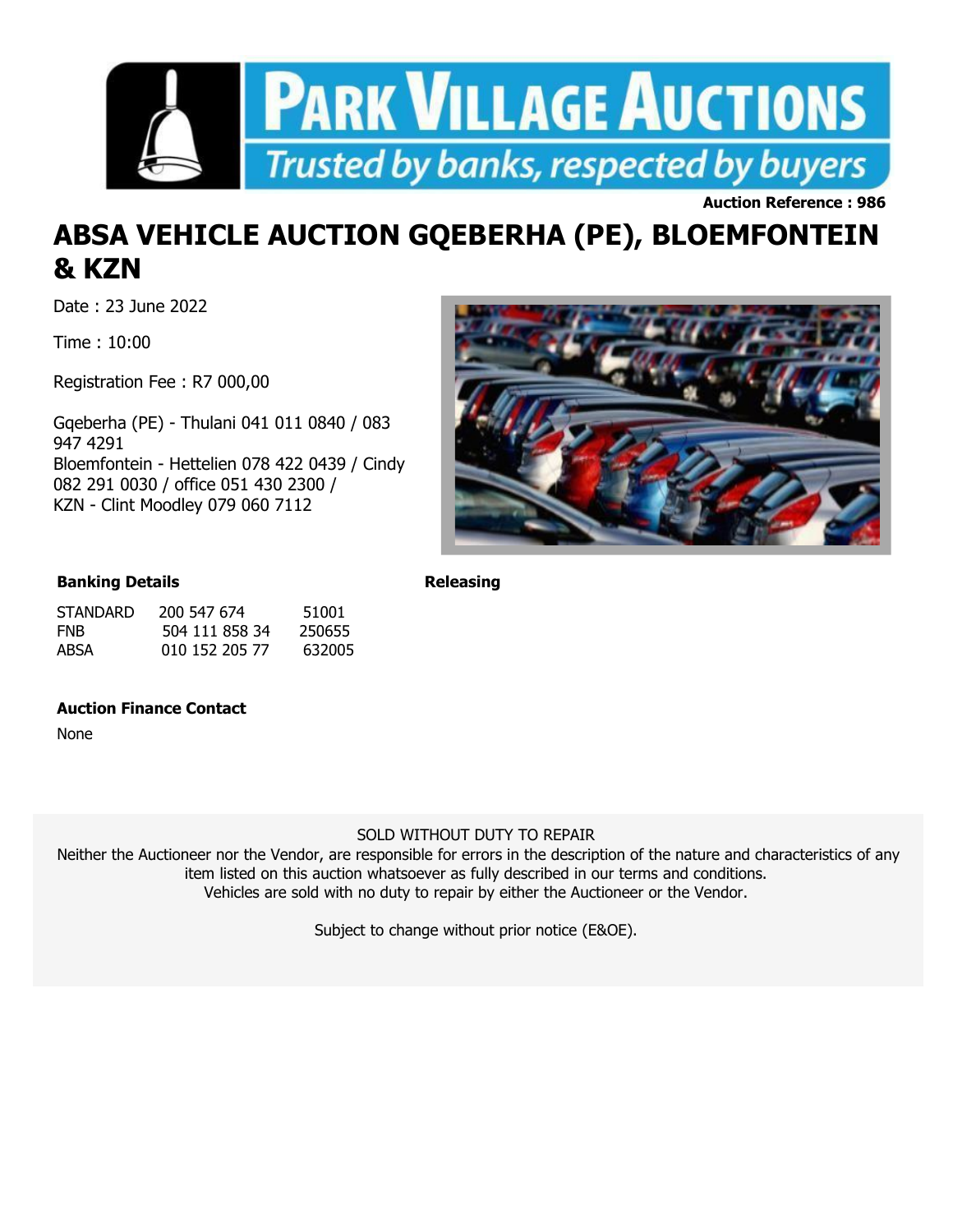|               | Lot No: Description                                                                                                                                                      |                  | Lot No: Description                                                                                                                                             |
|---------------|--------------------------------------------------------------------------------------------------------------------------------------------------------------------------|------------------|-----------------------------------------------------------------------------------------------------------------------------------------------------------------|
| <b>BFN001</b> | 2017 VOLKSWAGEN POLO VIVO GP 1.4 TRENDLINE<br>5DR<br>ODO: 90061<br>VIN: AAVZZZ6SZHU011188<br>Reg No: FR53CSGP<br>Comments<br>STARTER.                                    | <b>BFN008</b>    | 2014 JAGUAR XF 2.2 D PREMIUM LUXURY<br>ODO: 225431<br>VIN: SAJAC04V0DDU07561<br>Reg No: HN29GFGP<br>Comments<br>NON RUNNER. ENGINE LIGHT ON.                    |
| <b>BFN002</b> | 2017 DATSUN GO + 1.2 (7 SEAT)<br>ODO: 227809<br>VIN: MDHJBAAD0Z0000172<br>Reg No: HNZ723FS<br>Comments<br><b>STARTER</b>                                                 | BFN009           | 2015 KIA RIO 1.4 TEC 5DR<br>ODO: 141256<br>VIN: KNADN512LG6741923<br>Reg No: KFS680NW<br>Comments<br><b>STARTER</b>                                             |
| <b>BFN003</b> | 2017 VOLKSWAGEN POLO VIVO GP 1.4 TRENDLINE<br>5DR.<br>ODO: 148907<br>VIN: AAVZZZ6SZHU029336<br>Reg No: HRW725FS<br>Comments<br>STARTER. POSSIBLE RESPRAY ON SOME PANELS. | BFN010<br>BFN011 | 2021 ISUZU D-MAX 250 HO X-RIDER D/C P/U<br>ODO: 29339<br>VIN: ACVLRCHR8L4065906<br>Reg No: S8RMNNC<br>Comments<br><b>STARTER</b><br>2011 PORSCHE PANAMERA 4 PDK |
| BFN004        | 2010 TOYOTA HILUX 3.0 D-4D RAIDER R/B P/U S/C<br>ODO: 262352<br>VIN: AHTCZ39G305011536<br>Reg No: HHT693FS<br>Comments<br>STARTER, AIRBAG LIGHT ON.                      |                  | ODO: 153594<br>VIN: WP0ZZZ97ZBL003786<br>Reg No: BA2CADAGP<br>Comments<br>STARTER. MAJOR WATER LEAK - RUNS RIGHT<br>THROUGH WHEN REFILLING.                     |
| <b>BFN005</b> | 2008 AUDI A4 1.8T AMBITION (B8)<br>ODO: 207192<br>VIN: WAUZZZ8K48A048868<br>Reg No: FNP796FS<br>Comments<br><b>STARTER</b>                                               | <b>BFN012</b>    | 2019 FORD RANGER 2.2TDCI XL P/U D/C<br>ODO: 80107<br>VIN: AFAPXXMJ2PKY17505<br>Reg No: JG59NYGP<br>Comments<br>STARTER. STEERING WHEEL LOOSE.                   |
| <b>BFN006</b> | 2021 NISSAN NP200 1.6 P/U S/C<br>ODO: 6387<br>VIN: ADNUSN1D5U0186250<br>Reg No: HSY690FS<br>Comments<br><b>STARTER</b>                                                   | <b>BFN013</b>    | 2018 MAZDA CX-3 2.0 INDIVIDUAL A/T<br>ODO: 137852<br>VIN: JM6DK2W7AJ0404562<br>Reg No: CSR510NC<br>Comments<br>STARTER. HAIL DAMAGE.                            |
| <b>BFN007</b> | 2016 VOLKSWAGEN POLO GP 1.4 TRENDLINE<br>ODO: 267303<br>VIN: WVWZZZ60ZGT093488<br>Reg No: FN73MWGP<br>Comments<br>AVMS - STC. STARTER. CV JOINTS NOISY. SERVICE          | BFN014           | 2015 TOYOTA FORTUNER 3.0D-4D R/B A/T<br>ODO: 151681<br>VIN: AHTZZ69G605041271<br>Reg No: HZF252MP<br>Comments<br><b>STARTER</b>                                 |
|               | <b>BOOK. SPARE KEY</b>                                                                                                                                                   | BFN015           | 2019 NISSAN NP200 1.6 P/U S/C<br>ODO: 78809<br>VIN: ADNUSN1D5U0158640<br>Reg No: CVX789NC<br>Comments<br><b>STARTER</b>                                         |

Neither the Auctioneer nor the Vendor, are responsible for errors in the description of the nature and characteristics of any item listed on this auction whatsoever as fully described in our terms and conditions.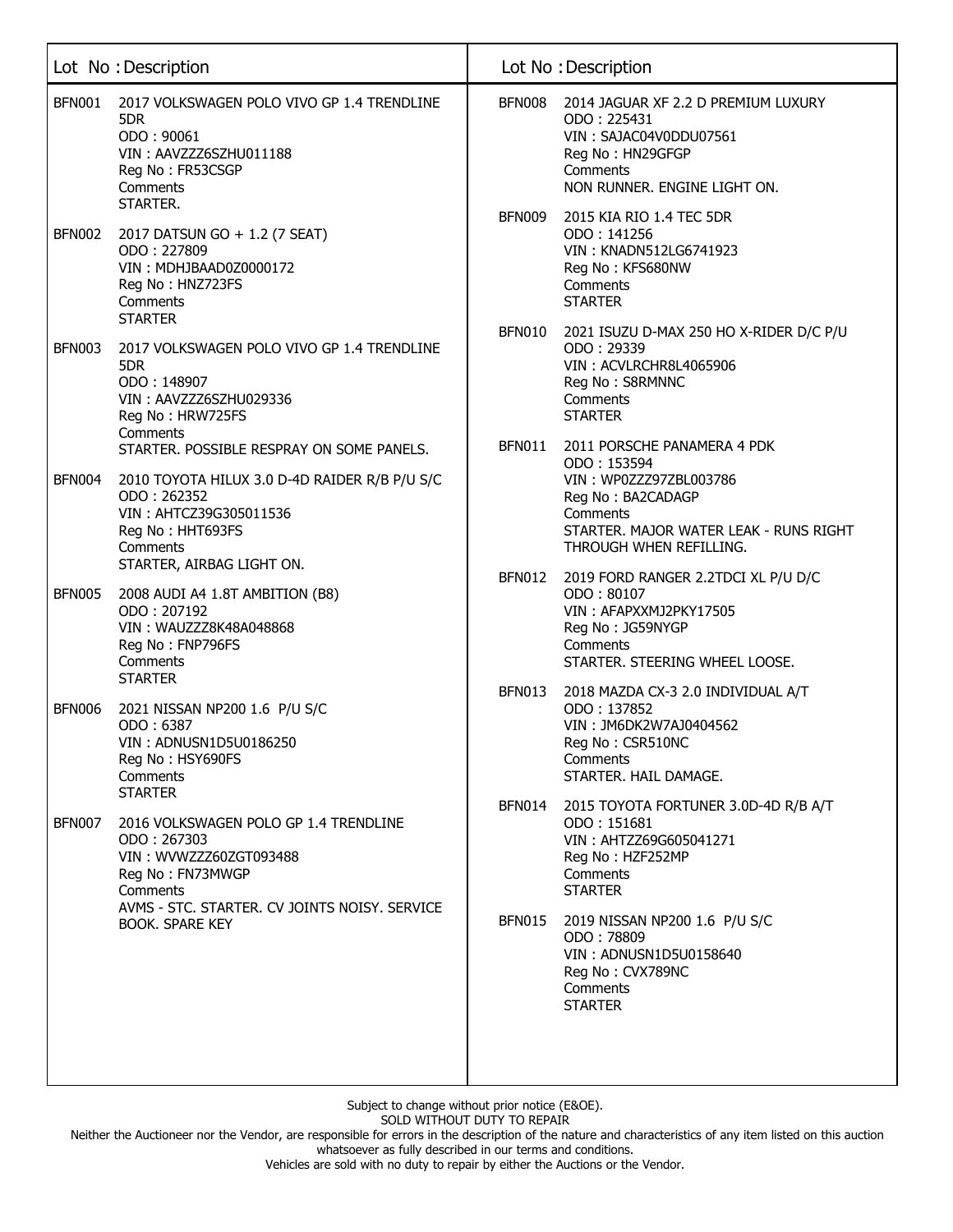|               | Lot No: Description                                                                                                                                                                   |               | Lot No: Description                                                                                                                                     |
|---------------|---------------------------------------------------------------------------------------------------------------------------------------------------------------------------------------|---------------|---------------------------------------------------------------------------------------------------------------------------------------------------------|
| <b>BFN016</b> | 2012 MERCEDES-BENZ ML 250 BLUETEC<br>ODO: 120994<br>VIN: WDC1660042A092689<br>Reg No: HSX561FS<br>Comments<br><b>STARTER</b>                                                          | <b>BFN023</b> | 2018 RENAULT CLIO IV 900T AUTHENTIQUE 5DR<br>(66KW)<br>ODO: 93584<br>VIN: VF15RSV0A61169416<br>Reg No: CVX187NC<br>Comments<br><b>STARTER</b>           |
| <b>BFN017</b> | 2018 RENAULT KWID 1.0 DYNAMIQUE 5DR<br>ODO: 45204<br>VIN: MEEBBA00500595369<br>Reg No: CWP501NC<br>Comments<br><b>STARTER</b>                                                         | <b>BFN024</b> | 2012 TOYOTA HILUX 2.5 D-4D S P/U S/C<br>ODO: 196446<br>VIN: AHTCS12G107573894<br>Reg No: HHM964FS<br>Comments<br><b>STARTER</b>                         |
| <b>BFN018</b> | 2019 HYUNDAI H-1 2.5 CRDI A/T/ 2.5 ELITE A/T<br>ODO: 116281<br>VIN: KMHWH81KMLU109584<br>Reg No: MOLETEMFS<br>Comments<br>STARTER. SPARE KEY. POSSIBLE HAIL DAMAGE ON<br>SOME PANELS. | <b>BFN025</b> | 2018 VOLKSWAGEN POLO VIVO 1.4 TRENDLINE<br>(5DR)<br>ODO: 146857<br>VIN: AAVZZZ6RZJU017533<br>Reg No: HFM795FS<br>Comments<br><b>AVMS - STC. STARTER</b> |
| <b>BFN019</b> | 2017 NISSAN NV350 2.5 16 SEAT IMPENDULO<br>ODO: 346187<br>VIN: JN1UB4E26Z0010044<br>Reg No: HGR904FS<br>Comments<br><b>STARTER</b>                                                    | <b>BFN026</b> | 2019 RENAULT SANDERO 900T STEPWAY<br><b>EXPRESSION</b><br>ODO: 49641<br>VIN: VF15SRAAC62366285<br>Reg No: CXH346NC<br>Comments                          |
| <b>BFN020</b> | 2013 AUDI A3 SPORTBACK 1.4TFSI S<br>ODO: 167232<br>VIN: WAUZZZ8V3DA046758<br>Reg No: HRS418FS<br>Comments<br><b>STARTER</b>                                                           | BFN027        | <b>STARTER</b><br>2016 CHEVROLET UTILITY 1.4 CLUB P/U S/C<br>ODO: 85780<br>VIN: ADMLF4MR1G4769558<br>Reg No: FZM376FS                                   |
| <b>BFN021</b> | 2017 VOLKSWAGEN POLO VIVO GP 1.4 TRENDLINE<br>5DR<br>ODO: 99307<br>VIN: AAVZZZ6SZHU012015<br>Reg No: HJ74BYGP                                                                         | <b>BFN028</b> | Comments<br>STARTER. ENGINE & AIRBAG LIGHT ON. POSSIBLE<br>HAIL DAMAGE ON SOME PANELS.<br>2014 TOYOTA HILUX 2.0 VVTI S P/U S/C<br>ODO: 291608           |
| <b>BFN022</b> | Comments<br><b>STARTER</b><br>2015 FORD RANGER 2.2TDCI XL P/U D/C                                                                                                                     |               | VIN: AHTCW12G504055857<br>Reg No: FNK855FS<br>Comments<br>STARTER. POSSIBLE COMPLETE RESPRAY.                                                           |
|               | ODO: 133248<br>VIN: AFAPXXMJ2PFC46356<br>Reg No: NE31600<br>Comments<br>STARTER. POSSIBLE RESPRAY & REPAIRS ON SOME<br>PANELS.                                                        | BFN029        | 2011 CHEVROLET AVEO 1.6 LS 5DR<br>ODO: 114837<br>VIN: KL1TJ6C62BB270651<br>Reg No: HJV788FS<br>Comments<br><b>STARTER</b>                               |

Neither the Auctioneer nor the Vendor, are responsible for errors in the description of the nature and characteristics of any item listed on this auction whatsoever as fully described in our terms and conditions.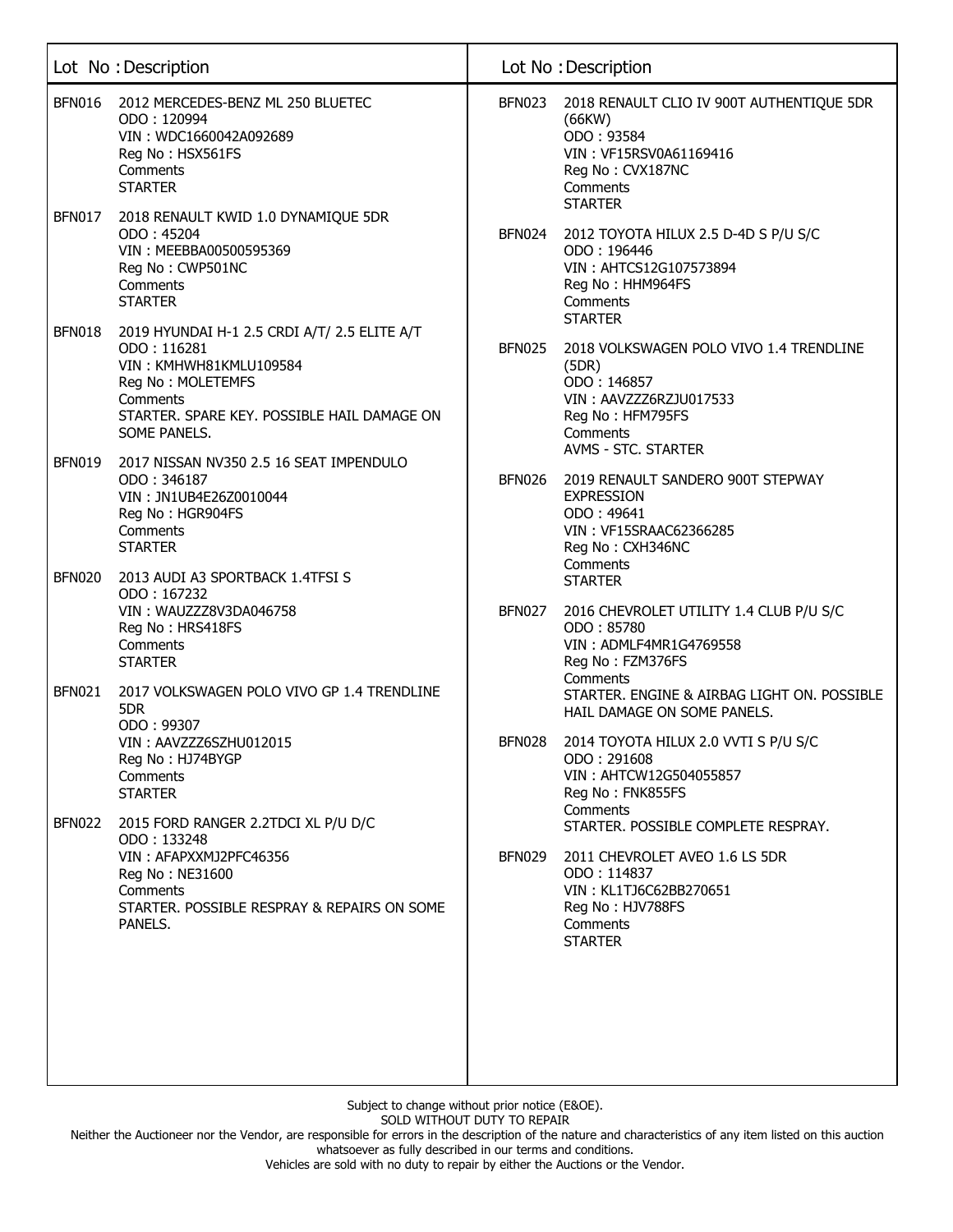|               | Lot No: Description                                                                                                                                                         |                         | Lot No: Description                                                                                                                                                      |
|---------------|-----------------------------------------------------------------------------------------------------------------------------------------------------------------------------|-------------------------|--------------------------------------------------------------------------------------------------------------------------------------------------------------------------|
| <b>BFN030</b> | 2018 HYUNDAI TUCSON 2.0 PREMIUM A/T<br>ODO: 87758<br>VIN: KMHJ2813MJU606989<br>Reg No: HPB349FS<br>Comments<br>STARTER. GEARBOX FAULTY. POSSIBLE RESPRAY<br>ON SOME PANELS. | BFN037                  | 2021 FORD FIGO 1.5TI VCT AMBIENTE (5DR)<br>ODO: 13092<br>VIN: MAJGXXMTKGMP86048<br>Reg No: HRT276FS<br>Comments<br><b>STARTER</b>                                        |
| <b>BFN031</b> | 2015 VOLKSWAGEN POLO VIVO GP 1.4 TRENDLINE<br>5DR<br>ODO: 192852<br>VIN: AAVZZZ6SZFU027612<br>Reg No: CWH480NC<br>Comments<br><b>STARTER</b>                                | <b>BFN038</b><br>BFN039 | 2017 MAHINDRA KUV 100 1.2TD K6+<br>ODO: 50885<br>VIN: MA1VD2NACH6060666<br>Reg No: HCJ917FS<br>Comments<br><b>STARTER</b><br>2019 TOYOTA QUANTUM/HIACE 2.7 SESFIKILE 16S |
| <b>BFN032</b> | 2012 TOYOTA FORTUNER 3.0D-4D R/B<br>ODO: 19710<br>VIN: AHTZZ69GX05025848<br>Reg No: HRJ695FS<br>Comments<br>STARTER. CLUSTER REPLACED. ON 10/05/19 -<br>160000KM            | <b>BFN040</b>           | ODO: 162441<br>VIN: AHTSX22P907103163<br>Reg No: CVS831NC<br>Comments<br>STARTER. GEARBOX JUMPS OUT OF 1ST GEAR.<br>2017 BMW 320D A/T (F30)<br>ODO: 175340               |
| <b>BFN033</b> | 2016 VOLKSWAGEN POLO GP 1.2 TSI COMFORTLINE<br>(66KW)<br>ODO: 170410<br>VIN: AAVZZZ6RZHU007635<br>Reg No: HSX422FS                                                          | <b>BFN041</b>           | VIN: WBA8C56020NU27551<br>Reg No: FV07VFGP<br>Comments<br><b>STARTER</b><br>2012 VOLKSWAGEN POLO VIVO 1.4 TRENDLINE 5DR                                                  |
| <b>BFN034</b> | Comments<br>STARTER. CLUTCH SHUTTER.<br>2019 MERCEDES-BENZ C220D A/T<br>ODO: 73817<br>VIN: WDD2050142R497664<br>Reg No: JTS516MP                                            |                         | ODO: 150632<br>VIN: AAVZZZ6SZCU031343<br>Reg No: BY95PPGP<br>Comments<br>STARTER. PREVIOUSLY BADLY REPAIRED.<br>BFN042 2019 FORD RANGER 2.2TDCI XL P/U SUP/CAB           |
| <b>BFN035</b> | Comments<br>STARTER. ENGINE LIGHT ON. POSSIBLE RESPRAY &<br>BAD REPAIRS ON SOME PANELS.<br>2013 VOLKSWAGEN GOLF VII 1.2 TSI TRENDLINE                                       |                         | ODO: 242778<br>VIN: AFAGXXMJ2GKE03592<br>Reg No: JB57KCGP<br>Comments<br><b>AVMS - STC. STARTER</b>                                                                      |
|               | ODO: 243475<br>VIN: WVWZZZAUZEP007650<br>Reg No: HHY528FS<br>Comments<br>STARTER. POSSIBLE REPAIRS ON ENGINE AS IT<br>DOES NOT WANT TO IDLE.                                | BFN043                  | 2011 VOLKSWAGEN POLO 1.4 COMFORTLINE 5DR<br>ODO: 214445<br>VIN: AAVZZZ6RZBU053619<br>Reg No: JL90PTGP<br>Comments<br>STARTER. POSSIBLE RESPRAY & REPAIRS ON SOME         |
| <b>BFN036</b> | 2017 TOYOTA QUANTUM/HIACE 2.7 SESFIKILE 16S<br>ODO: 402938<br>VIN: AHTSX22P307031716<br>Reg No: CRC632NC<br>Comments<br>STARTER, AIRBAGS FAULTY ON DRIVER SIDE.             | BFN044                  | PANELS.<br>2020 TOYOTA QUANTUM/HIACE 2.5 D-4D SESFIKILE<br>16S<br>ODO: 144237<br>VIN: AHTSS22P507116359<br>Reg No: CXB614NC<br>Comments<br><b>STARTER</b>                |

Neither the Auctioneer nor the Vendor, are responsible for errors in the description of the nature and characteristics of any item listed on this auction whatsoever as fully described in our terms and conditions.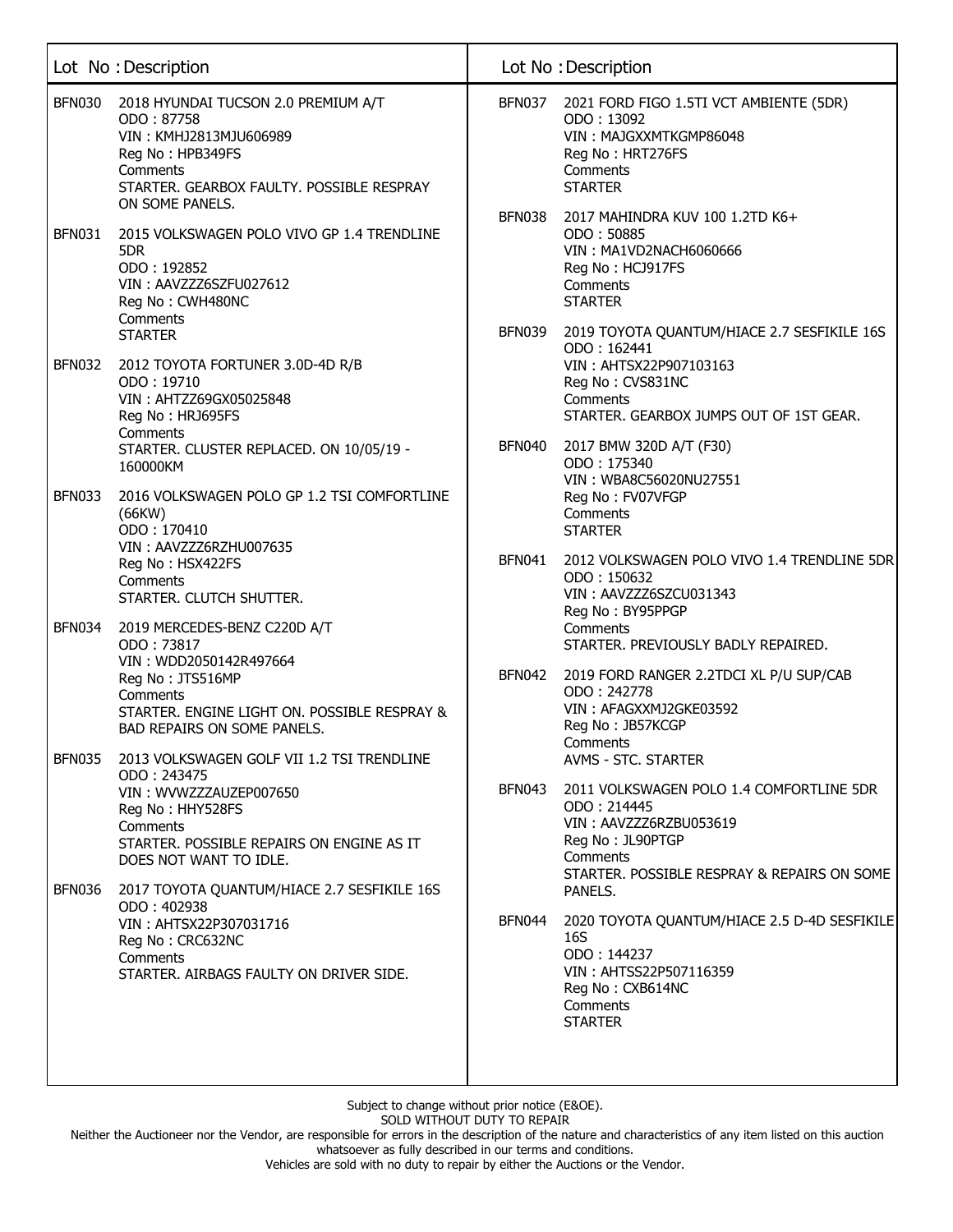|               | Lot No : Description                                                                                                                                                                  |               | Lot No: Description                                                                                                                                        |
|---------------|---------------------------------------------------------------------------------------------------------------------------------------------------------------------------------------|---------------|------------------------------------------------------------------------------------------------------------------------------------------------------------|
| BFN045        | 2013 VOLKSWAGEN POLO 1.6 COMFORTLINE<br>ODO: 225352<br>VIN: WVWZZZ60ZDT053769<br>Reg No: HJW124FS<br>Comments<br><b>STARTER</b>                                                       | BFN054        | 2008 HYUNDAI BAKKIE 2.6I D F/C D/S<br>ODO:0<br>VIN: KMFZBN7BR8U363583<br>Reg No: BXJ819NC<br>Comments<br>NON RUNNER. NO BATTERY.                           |
| <b>BFN046</b> | 2019 FORD RANGER 2.2TDCI XL P/U SUP/CAB<br>ODO: 61189<br>VIN: AFAGXXMJ2GJR42909<br>Reg No: HHL857FS<br>Comments<br><b>STARTER</b>                                                     | BFN055        | 2014 VOLKSWAGEN POLO VIVO GP 1.4 TRENDLINE<br>5DR<br>ODO:0<br>VIN: AAVZZZ6SZEU016119<br>Reg No: CXH661NC<br>Comments<br>NON RUNNER. ACCIDENT DAMAGED.      |
| <b>BFN047</b> | 2020 RENAULT KWID 1.0 DYNAMIQUE 5DR<br>ODO: 35543<br>VIN: MEEBBA008K8685796<br>Reg No: CYG528NC<br>Comments<br><b>STARTER</b>                                                         | <b>BFN056</b> | 2010 AUDI A3 1.8 TFSI AMBITION<br>ODO:0<br>VIN: WAUZZZ8P5AA144607<br>Reg No: ZHM343GP<br>Comments<br><b>NON RUNNER</b>                                     |
| <b>BFN048</b> | 2007 VOLKSWAGEN VOLKSWAGEN GOLF GTI 2.0T<br><b>FSI DSG</b><br>ODO: 175053<br>VIN: AAVZZZ1KZ7U031960<br>Reg No: JS94MNGP<br>Comments<br><b>STARTER</b>                                 | <b>BFN057</b> | 2015 VOLKSWAGEN POLO GP 1.4 TDI TRENDLINE<br>ODO: 134304<br>VIN: AAVZZZ6RZGU001946<br>Reg No: CYG004NC<br>Comments<br><b>NON RUNNER</b>                    |
| <b>BFN049</b> | 2015 FORD ECOSPORT 1.5TIVCT AMBIENTE<br>ODO: 44451<br>VIN: MAJAXXMRKAFJ01312<br>Reg No: FTM132FS<br>Comments<br>STARTER.                                                              | <b>BFN058</b> | 2010 CHERY TIGGO 1.6 TX<br>ODO: 155319<br>VIN: LVVDB11B4AD093350<br>Reg No: DVP281FS<br>Comments<br><b>NON RUNNER</b>                                      |
| <b>BFN051</b> | 2017 MASSEY FERGUSON 2270XD<br>ODO:0<br>VIN: AGCM2270XFHB07210<br>Reg No: BFN051<br>Comments<br>CAF - STC. NON RUNNER                                                                 | <b>BFN059</b> | 2012 GWM 2.8 TDI MULTIWAGON<br>ODO:0<br>VIN: LGWEGCA748A093827<br>Reg No: HFT871FS<br>Comments<br><b>NON RUNNER</b>                                        |
| <b>BFN052</b> | 2013 FORD FIGO 1.4 TREND<br>ODO: 278838<br>VIN: MAJ1XXMRJ1DU76510<br>Reg No: FMF329FS<br>Comments<br>STARTER. CODE 3. POSSIBLE RESPRAY AND VERY<br>BAD REPAIRS ON ROOF & SOME PANELS. | <b>BFN060</b> | 2016 VOLKSWAGEN POLO GP 1.4 TDI TRENDLINE<br>ODO:0<br>VIN: AAVZZZ6RZGU080211<br>Reg No: CWC348NC<br>Comments<br>NON RUNNER.                                |
| BFN053        | 2020 VOLKSWAGEN POLO 1.0 TSI COMFORTLINE<br>ODO: 42096<br>VIN: AAVZZZAWZKU101396<br>Reg No: CXF379NC<br>Comments<br>CODE 3. NON RUNNER. AIRBAGS DEPLOYED.                             | BFN061        | 2016 JEEP RENEGADE 1.6 MJET LTD<br>ODO: 92833<br>VIN: 1C4BU0000GPC71171<br>Reg No: JGY829EC<br>Comments<br>NON RUNNER. POSSIBLE RESPRAY ON SOME<br>PANELS. |

Neither the Auctioneer nor the Vendor, are responsible for errors in the description of the nature and characteristics of any item listed on this auction whatsoever as fully described in our terms and conditions.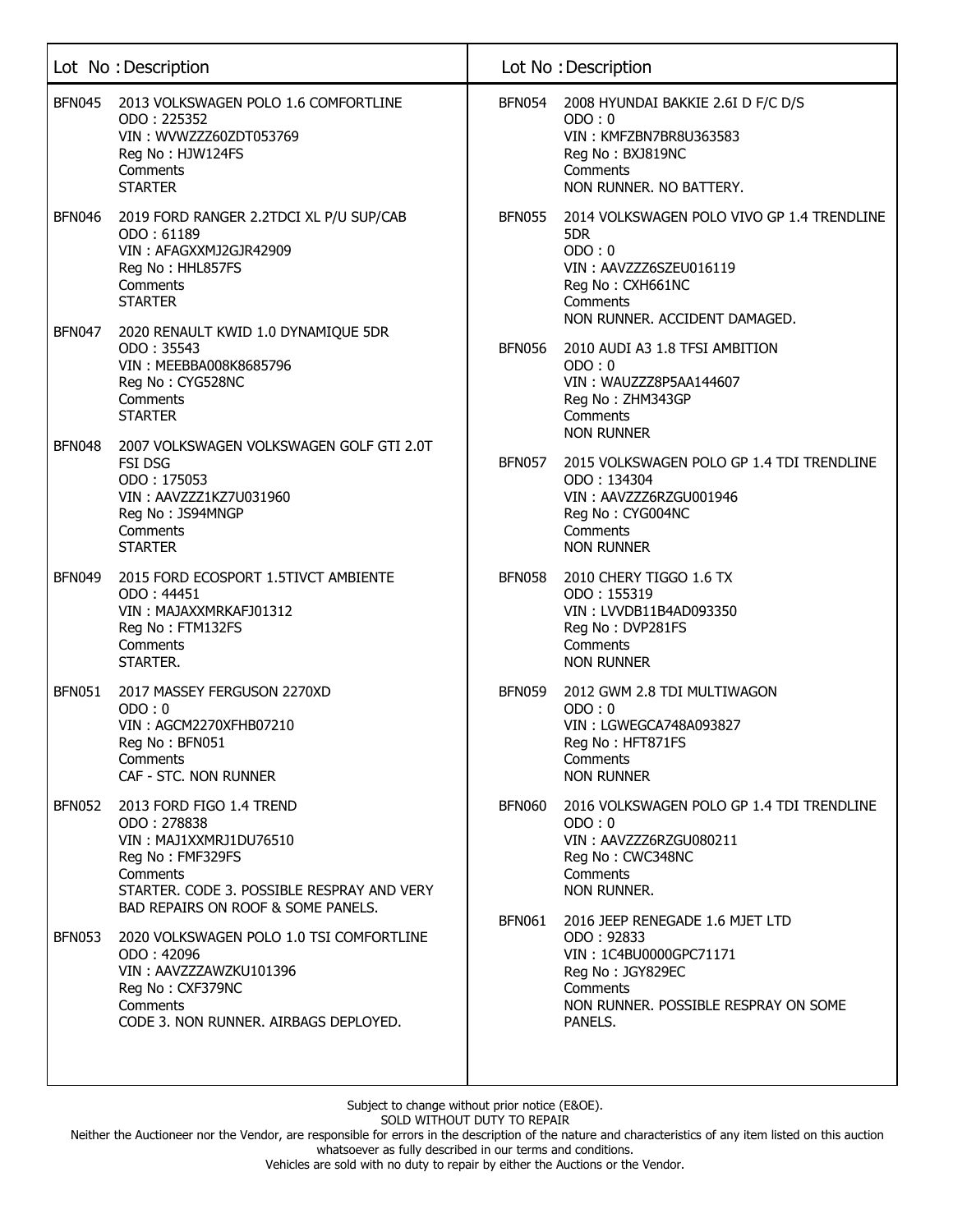|               | Lot No : Description                                                                                                                                              |                              | Lot No: Description                                                                                                                                                                             |
|---------------|-------------------------------------------------------------------------------------------------------------------------------------------------------------------|------------------------------|-------------------------------------------------------------------------------------------------------------------------------------------------------------------------------------------------|
| <b>BFN062</b> | 2019 VOLKSWAGEN POLO VIVO 1.4 TRENDLINE<br>(5DR)<br>ODO:0<br>VIN: AAVZZZ6RZKU008332<br>Reg No: CWR550NC<br>Comments<br>NON-RUNNER. CODE 3. AIRBAGS DEPLOYED.      | <b>PE003</b>                 | 2017 SUZUKI ERTIGA 1.4 GL A/T<br>ODO: 112877<br>VIN: MA3PZE81S00409550<br>Reg No: JTY487EC<br>Comments<br>STARTER. MANUAL & SERVICE BOOK.                                                       |
| <b>BFN063</b> | 2015 FORD ECOSPORT 1.5TDCI TITANIUM<br>ODO: 141776<br>VIN: MAJAXXMRKAFD16671<br>Reg No: JTY613NW<br>Comments<br><b>NON RUNNER</b>                                 | <b>PE004</b>                 | 2013 FORD ECOSPORT 1.5TIVCT AMBIENTE<br>ODO: 196774<br>VIN: MAJAXXMRKADA37931<br>Reg No: HCN805EC<br>Comments<br><b>STARTER</b>                                                                 |
| <b>BFN064</b> | 2016 VOLKSWAGEN POLO VIVO GP 1.4 STREET 5DR<br>ODO:0<br>VIN: AAVZZZ6SZGU016606<br>Reg No: HNW284FS<br>Comments<br>NON RUNNER. POSSIBLE RESPRAY ON SOME<br>PANELS. | <b>PE005</b><br>PE006        | 2017 INFINITI Q50 2.2D PREMIUM A/T<br>ODO: 207171<br>VIN: JN1BDAV37U0204894<br>Reg No: NUR29892<br>Comments<br>NON RUNNER. NO KEYS. NO BATTERY<br>2019 TOYOTA COROLLA QUEST 1.6                 |
| <b>BFN065</b> | 2021 VOLKSWAGEN POLO 1.0 TSI TRENDLINE<br>ODO:0<br>VIN: AAVZZZAWZMU104651<br>Reg No: CYD146NC<br>Comments<br>NON RUNNER. CODE 3. AIRBAGS DEPLOYED.                |                              | ODO: 109037<br>VIN: AHTLB52E303140042<br>Reg No: HY54YWGP<br>Comments<br>STARTER. MANUAL & SERVICE BOOK. POSSIBLE<br>RESPRAY ON SOME PANELS.                                                    |
| <b>BFN066</b> | 2020 HAVAL H6 1.5T PREMIUM<br>ODO:0<br>VIN: LGWEF4A5XLF701501<br>Reg No: HMT985FS<br>Comments<br>NON RUNNER. CODE 4.                                              | <b>PE007</b><br><b>PE008</b> | 2018 FORD RANGER 2.2TDCI XL P/U D/C<br>ODO: 73769<br>VIN: AFAPXXMJ2PHD38029<br>Reg No: JCK734EC<br>Comments<br>STARTER. MANUAL. SERVICE LIGHT ON.<br>2017 VOLKSWAGEN GOLF VII 1.2 TSI TRENDLINE |
| <b>BFN067</b> | 2015 DE HAAN MAN BUS 26.350 6X2 LL - FOCN<br>ODO: 621887<br>VIN: AAMHB41519PX33372<br>Reg No: CY181910<br>Comments<br>CAF - STC. STARTER                          | PE009                        | ODO: 70774<br>VIN: WVWZZZAUZHW067654<br>Reg No: HWM322EC<br>Comments<br>AVMS - STC. STARTER. SERVICE BOOK. SPARE KEY<br>2010 RENAULT SANDERO 1.6 CUP                                            |
| PE001         | 2014 FORD FIESTA 1.4 TREND 5DR<br>ODO: 98246<br>VIN: WF0DXXGAKDDK03975<br>Reg No: HDX788EC<br>Comments<br>STARTER. MANUAL & SERVICE BOOK                          |                              | ODO:1<br>VIN: ADRBSRADB43303267<br>Reg No: FTX918EC<br>Comments<br>NON RUNNER. NO KEYS. VEHICLE ABUSED. MANUAL<br>& SEVICE BOOK.                                                                |
| <b>PE002</b>  | 2019 TOYOTA COROLLA 1.8 PRESTIGE<br>ODO: 29626<br>VIN: AHTBF0JE200013319<br>Reg No: CAA77345<br>Comments<br>STARTER. MANUAL & SERVICE BOOK                        | <b>PE010</b>                 | 2013 TOYOTA HILUX 2.5 D-4D SRX R/B P/U S/C<br>ODO: 315129<br>VIN: AHTCR32G008022180<br>Reg No: JGV537EC<br>Comments<br><b>NON RUNNER</b>                                                        |

Neither the Auctioneer nor the Vendor, are responsible for errors in the description of the nature and characteristics of any item listed on this auction whatsoever as fully described in our terms and conditions.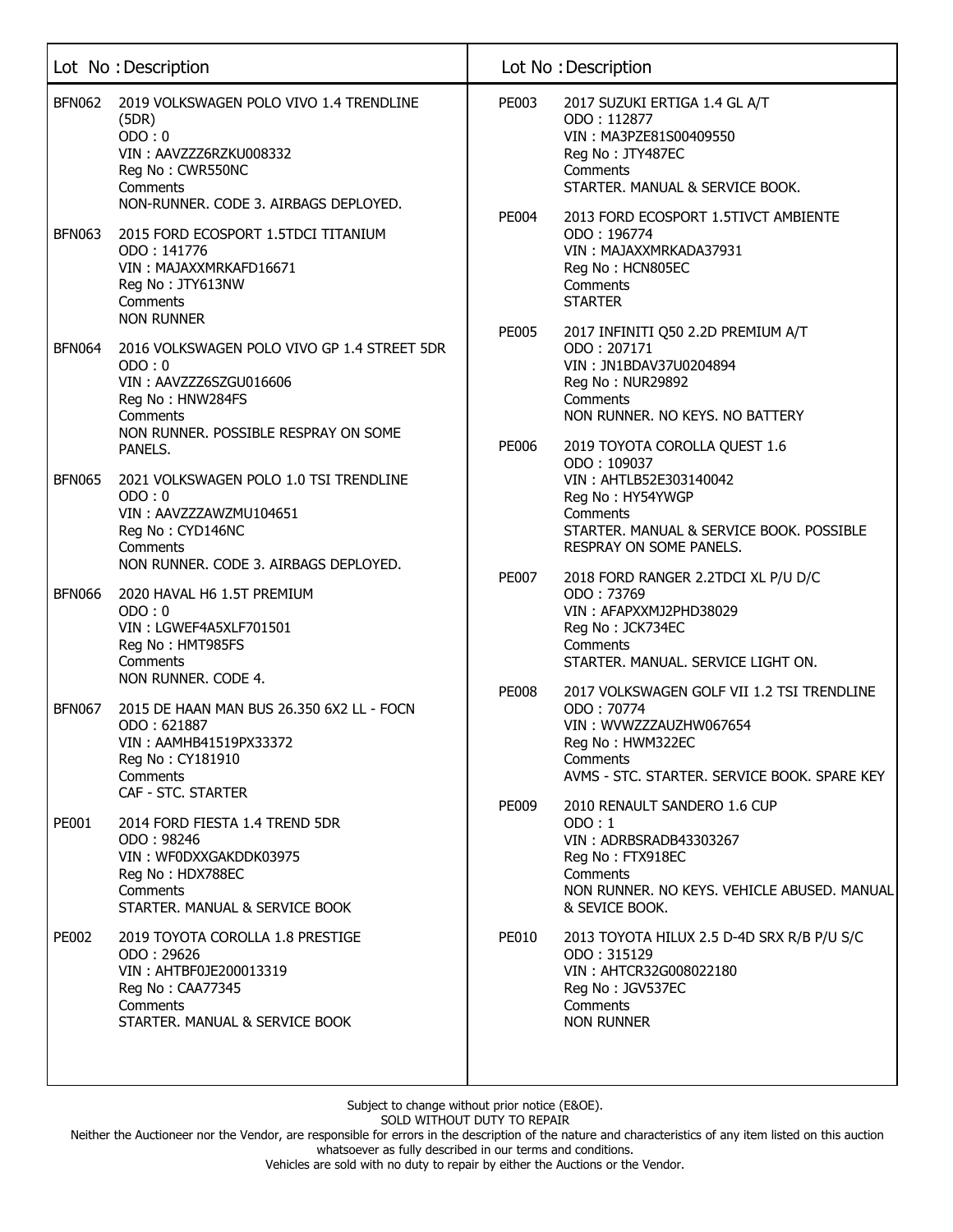|              | Lot No: Description                                                                                                                                                                                                |              | Lot No: Description                                                                                                                                                                            |
|--------------|--------------------------------------------------------------------------------------------------------------------------------------------------------------------------------------------------------------------|--------------|------------------------------------------------------------------------------------------------------------------------------------------------------------------------------------------------|
| PE011        | 2017 FORD RANGER 2.2TDCI XL P/U D/C<br>ODO: 177669<br>VIN: AFAPXXMJ2PGL15614<br>Reg No: HXT593EC<br>Comments<br>STARTER. MANUAL & SERVICE BOOK.                                                                    | PE019        | 2016 JEEP CHEROKEE 3.2 LIMITED A/T<br>ODO: 217185<br>VIN: 1C4PJLHS4FW742622<br>Reg No: HZS026EC<br>Comments<br>STARTER. MANUAL & SERVICE BOOK. MANAGEMENT                                      |
| PE012        | 2011 VOLKSWAGEN POLO 1.6 COMFORTLINE 5DR<br>ODO: 239455<br>VIN: AAVZZZ6RZBU053264<br>Reg No: CY100015<br>Comments<br><b>STARTER</b>                                                                                | <b>PE020</b> | <b>LIGHT ON</b><br>2014 FORD RANGER 2.2TDCI XL P/U SUP/CAB<br>ODO: 206041<br>VIN: AFAGXXMJ2GDG39704<br>Reg No: HFL762EC<br>Comments<br>STARTER. MANUAL, SERVICE BOOK & SPARE KEY.              |
| PE013        | 2013 NISSAN MICRA 1.2 VISIA+ AUDIO 5DR (D86V)<br>ODO: 233000<br>VIN: MDHFBUK13Z0507282<br>Reg No: CH62YJGP<br>Comments<br>STARTER. MANUAL & SERVICE BOOK. CLUSTER NOT<br>WORKING. POSSIBLE RESPRAY ON SOME PANELS. | PE021        | 2013 CHEVROLET UTILITY 1.4 CLUB P/U S/C<br>ODO: 202588<br>VIN: ADMCF80MJD4640399<br>Reg No: JGS377EC<br>Comments<br>STARTER. MANUAL & SERVICE BOOK.                                            |
| PE014        | 2016 VOLVO MCV S140R ON VOLVO B9R<br>ODO:1<br>VIN: YV3S5L520FM171825<br>Reg No: CA767490<br>Comments<br>CAF - STC. NON RUNNER. NO KEYS.                                                                            | <b>PE022</b> | 2017 SUZUKI JIMNY 1.3<br>ODO: 65329<br>VIN: JSAFJB43V00687557<br>Reg No: JMH620EC<br>Comments<br>STARTER. MANUAL, SERVICE BOOK & SPARE KEY.                                                    |
| <b>PE015</b> | 2012 UD TRUCKS UD 330 WF F/C C/C<br>ODO: 522634<br>VIN: ADDT2700000000481<br>Reg No: CB84RVGP<br>Comments<br>AVMS - STC - STARTER                                                                                  | PE023        | 2017 FORD RANGER 2.2TDCI P/U D/C<br>ODO: 130485<br>VIN: AFAPXXMJ2PHC15285<br>Reg No: JCC998EC<br>Comments<br>STARTER. POSSIBLE RESPRAY DONE ON SOME<br>PANELS, POSSIBLE REPAIRS DONE, NO POWER |
| PE016        | 2014 VOLVO FMX 440 6X4 SLEEP T/T C/C<br>ODO: 659795<br>VIN: YV2XS02D4EM922155<br>Reg No: CBL5378<br>Comments<br>AVMS - STC. STARTER                                                                                | <b>PE024</b> | STEERING, ABS LIGHT ON.<br>2018 VOLKSWAGEN POLO VIVO 1.4 TRENDLINE<br>(5DR)<br>ODO: 283319<br>VIN: AAVZZZ6RZJU017972<br>Reg No: JFX730EC                                                       |
| PE017        | 2016 UD TRUCKS UD 80D (H11) F/C C/C<br>ODO: 225855<br>VIN: ADDH1100000008121<br>Reg No: HSL837EC<br>Comments<br>AVMS - STC. STARTER.                                                                               | <b>PE025</b> | Comments<br>STARTER. MANUAL. INDICATOR LEVER MISSING.<br>WIPER LEVER BROKEN. POSSIBLE RESPRAY ON<br>SOME PANELS.<br>2020 TOYOTA ETIOS 1.5 XS/SPRINT                                            |
| PE018        | 2018 VOLKSWAGEN POLO VIVO 1.4 COMFORTLINE<br>(5DR)<br>ODO: 228789<br>VIN: AAVZZZ6RZKU007016<br>Reg No: CA987643<br>Comments<br>AVMS - STC. STARTER. MANUAL. SPARE KEY                                              |              | ODO: 16210<br>VIN: MBJB29BT600128105<br>Reg No: JRR277EC<br>Comments<br>STARTER, POSSIBLE RESPRAY ON SOME PANELS.                                                                              |

Neither the Auctioneer nor the Vendor, are responsible for errors in the description of the nature and characteristics of any item listed on this auction whatsoever as fully described in our terms and conditions.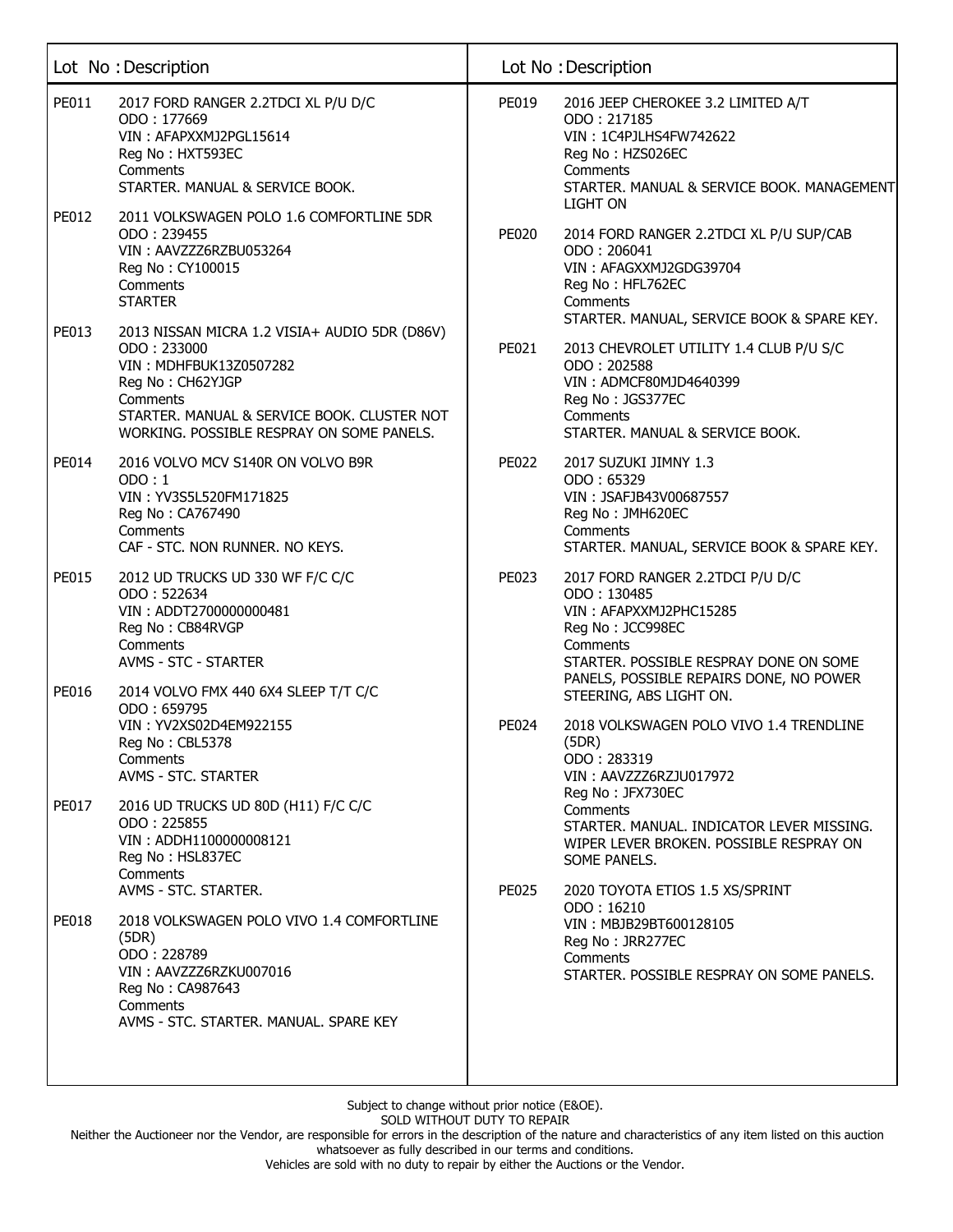|                | Lot No: Description                                                                                                                                                                                               |              | Lot No: Description                                                                                                                                                                                              |
|----------------|-------------------------------------------------------------------------------------------------------------------------------------------------------------------------------------------------------------------|--------------|------------------------------------------------------------------------------------------------------------------------------------------------------------------------------------------------------------------|
| <b>PE026</b>   | 2021 MAZDA MAZDA2 1.5 DYNAMIC A/T 5DR<br>ODO: 15028<br>VIN: MM6DJ2HAAMW636102<br>Reg No: JSX953EC<br>Comments<br>STARTER. MANUAL & SERVICE BOOK. HAIL<br>DAMAGE.                                                  | PE033        | 2015 MERCEDES-BENZ GLC 250D<br>ODO: 129445<br>VIN: WDC2539092F026548<br>Reg No: HZ73TXGP<br>Comments<br><b>STARTER</b>                                                                                           |
| <b>PE027A</b>  | 2018 VOLKSWAGEN POLO VIVO 1,4 TRENDLINE 5DR<br>ODO: 87499<br>VIN: AAVZZZ6RZJU007728<br>Reg No: JDJ995EC<br>Comments<br>STARTER, SPRAYWORK IN SOME PANELS                                                          | PE034        | 2016 ISUZU KB 300 D-TEQ LX P/U E/CAB<br>ODO: 251878<br>VIN: ADMUREER4F4781167<br>Reg No: HTT274EC<br>Comments<br>STARTER. ABS LIGHT ON.                                                                          |
| <b>PE028</b>   | 2017 ISUZU KB 300 D-TEQ LX A/T P/U D/C<br>ODO: 209949<br>VIN: ADMVRCER2GA818114<br>Reg No: HZM431EC<br>Comments<br>STARTER, HAIL DAMAGE.                                                                          | <b>PE035</b> | 2015 VOLKSWAGEN POLO GP 1.2 TSI COMFORTLINE<br>(66KW)<br>ODO: 130313<br>VIN: AAVZZZ6RZFU060715<br>Reg No: CAW71187<br>Comments<br>STARTER. POSSIBLE ENGINE MISFIRE.                                              |
| PE029          | 2015 FORD RANGER 2.2TDCI XL P/U S/C<br>ODO: 173859<br>VIN: AFANXXMJ2NFE68252<br>Reg No: DS90ZDGP<br>Comments<br>AVMS - STC. STARTER                                                                               | PE036        | 2016 VOLKSWAGEN POLO VIVO GP 1.4 TRENDLINE<br>5DR<br>ODO: 91333<br>VIN: AAVZZZ6SZGU020836<br>Reg No: FG80FJGP<br>Comments<br>STARTER. SERVICE BOOK & MANUAL.                                                     |
| PE030<br>PE031 | 2014 BMW 320D (F30)<br>ODO: 173816<br>VIN: WBA3D36070NN68983<br>Reg No: JWW742EC<br>Comments<br>STARTER. MANUAL & SERVICE BOOK. HAIL DAMAGE<br>2010 OPEL ASTRA 1.6T SPORT 5DR                                     | <b>PE037</b> | 2011 VOLKSWAGEN POLO 1.6 TDI COMFORTLINE<br>5DR<br>ODO: 254105<br>VIN: AAVZZZ6RZBU017537<br>Reg No: FPM759EC<br>Comments<br>STARTER. SPARE KEYS & SERVICE BOOK. ENGINE                                           |
| PE032          | ODO: 158700<br>VIN: WOLPF6EJ3A8085225<br>Reg No: FMR731EC<br>Comments<br>STARTER. MANUAL & SERVICE BOOK. LEAKING OIL,<br>OVERHEATING & POSSIBLE COMPUTER BOX<br>PROBLEM.<br>2016 VOLKSWAGEN POLO GP 1.6 TRENDLINE | <b>PE038</b> | LIGHT ON. MANAGEMENT LIGHT ON.<br>2011 CHEVROLET AVEO 1.6 L 5DR<br>ODO: 94041<br>VIN: KL1TJ6C67BB231599<br>Reg No: FRJ410EC<br>Comments<br>STARTER. KEY DAMAGED. POSSIBLE COMPLETE<br>RESPRAY. HEAD GASKET BLOWN |
|                | ODO: 121723<br>VIN: AAVZZZ6SZHU001070<br>Reg No: CY412759<br>Comments<br>STARTER, MANUAL                                                                                                                          | PE039        | 2013 ALFA ROMEO MITO 1.4T MULTIAIR QV<br>ODO: 143141<br>VIN: ZAR95500001212275<br>Reg No: CEM28592<br>Comments<br>STARTER, MANUAL & SERVICE BOOK.                                                                |

Neither the Auctioneer nor the Vendor, are responsible for errors in the description of the nature and characteristics of any item listed on this auction whatsoever as fully described in our terms and conditions.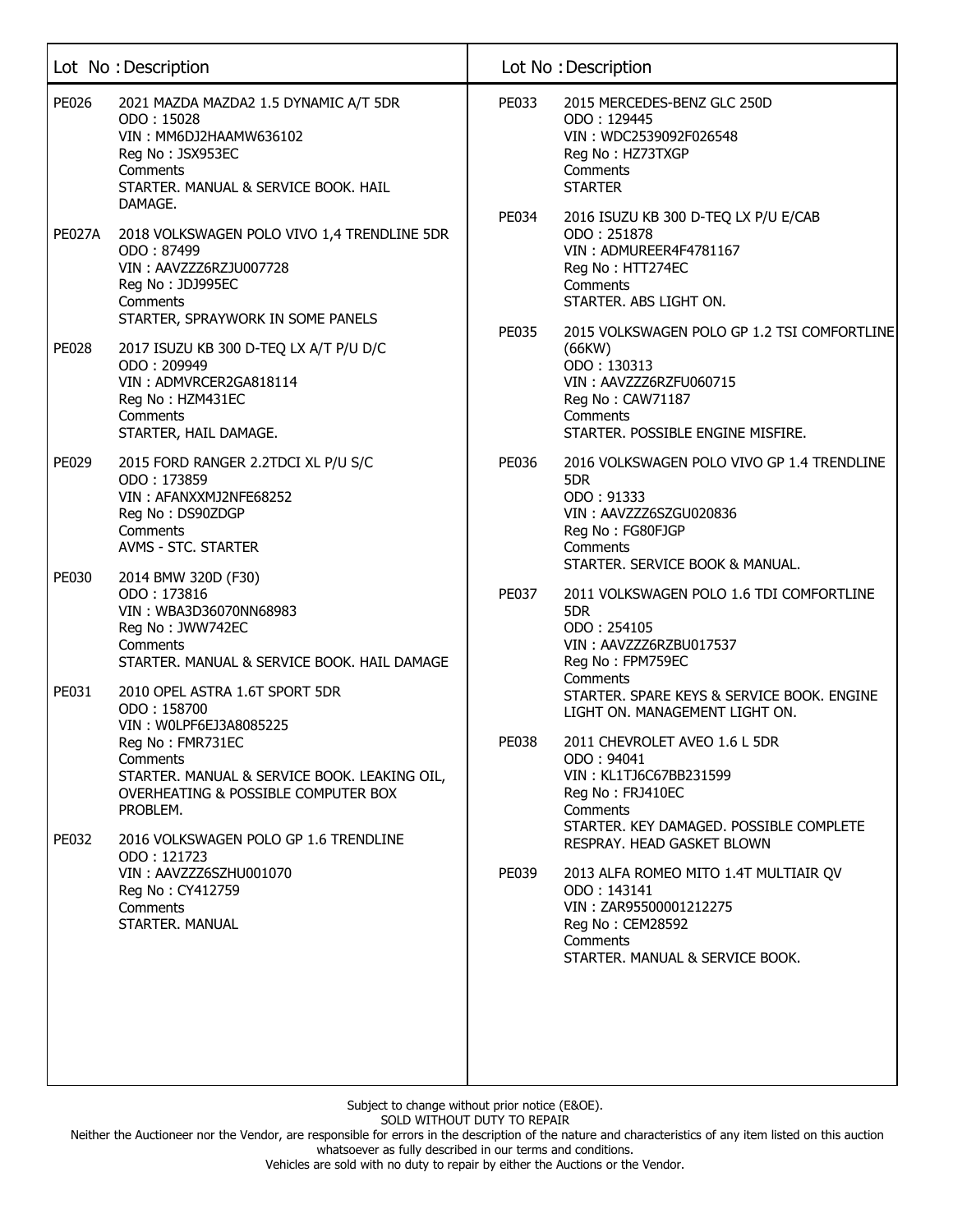|              | Lot No: Description                                                                                                                                                        |                                                                                       | Lot No: Description                                                                                                                                                              |
|--------------|----------------------------------------------------------------------------------------------------------------------------------------------------------------------------|---------------------------------------------------------------------------------------|----------------------------------------------------------------------------------------------------------------------------------------------------------------------------------|
| PE040        | 2020 FORD FIGO 1.5TI VCT AMBIENTE (5DR)<br>ODO: 27107<br>VIN: MAJGXXMTKGKS29254<br>Reg No: JTZ738EC<br>Comments<br>STARTER. SERVICE BOOK. POSSIBLE COMPLETE<br>RESPRAY.    | PE047                                                                                 | 2014 JAGUAR XF 2.2 D PREMIUM LUXURY<br>ODO:1<br>VIN: SAJAC06V3DDU08085<br>Reg No: JMM992EC<br>Comments<br>NON RUNNER. MODULES REMOVED. NO BATTERY.<br>POSSIBLE COMPLETE RESPRAY. |
| PE041        | 2019 HYUNDAI CRETA 1.6 EXECUTIVE<br>ODO: 50958<br>VIN: MALC381CLKM507160<br>Reg No: JHX410EC<br>Comments<br>STARTER. MANUAL, SPARE KEY & SERVICE BOOK.<br>RADIATOR LEAKING | PE048                                                                                 | 2010 VOLKSWAGEN TIGUAN 1.4 TSI TREND-FUN<br>ODO: 159264<br>VIN: WVGZZZ5NZAW043302<br>Reg No: JML141EC<br>Comments<br>STARTER. MANUAL, POSSIBLE RESPRAY IN SOME<br><b>PANELS</b>  |
| PE042        | 2007 TOYOTA FORTUNER 3.0D-4D 4X4<br>ODO: 291955<br>VIN: AHTYZ59GX08002168<br>Reg No: JKS920EC<br>Comments<br>STARTER. SERVICE BOOK. SPARE KEY                              | PE049                                                                                 | 2019 NISSAN X TRAIL 2.5 ACENTA 4X4 CVT<br>ODO: 50800<br>VIN: JN1TBNT32Z0011695<br>Reg No: JSB303EC<br>Comments<br>STARTER. MANUAL & SERVICE BOOK.                                |
| PE043        | 2020 VOLKSWAGEN POLO 1.0 TSI TRENDLINE<br>ODO: 7007<br>VIN: AAVZZZAWZMU004503<br>Reg No: JSH353EC<br>Comments<br>BEARING KNOK, MANUAL & SERVICE BOOK.                      | <b>PE050</b><br>ODO: 134666<br>VIN: WBA3A56040NP02448<br>Reg No: KKM867MP<br>Comments | 2012 BMW 328I SPORT LINE A/T (F30)<br>STARTER. SERVICE BOOK. SPARE KEY. LIMP MODE.<br>TURBO'S BYPASSED. VACUUM PUMP, PRESSURE                                                    |
| PE044        | 2014 KIA RIO1.4 (4DR)<br>ODO: 111308<br>VIN: KNADN412LE6341576<br>Reg No: CAW99409<br>Comments<br>NON-RUNNER, MANUAL AND SERVICE BOOK                                      | PE051                                                                                 | CONVERTER, THERMOSTAT & OXYGEN SENSORS<br>FAULTY.<br>2020 TOYOTA QUANTUM/HIACE 2.5 D-4D SESFIKILE<br>16S<br>ODO: 76958                                                           |
| <b>PE045</b> | 2018 VOLKSWAGEN TIGUAN 1.4 TSI COMFORTLINE<br><b>DSG (110KW)</b><br>ODO: 171807<br>VIN: WVGZZZ5NZJW876986                                                                  |                                                                                       | VIN: AHTSS22P507117558<br>Reg No: JSL227EC<br>Comments<br>STARTER. HANDBRAKE FAULTY.                                                                                             |
| PE046        | Reg No: CA458259<br>Comments<br><b>AVMS - STC. STARTER</b><br>2021 SUZUKI ERTIGA 1.5 GL<br>ODO: 2212<br>VIN: MA3BNC22S00320192                                             | PE052                                                                                 | 2018 RENAULT KWID 1.0 DYNAMIQUE 5DR<br>ODO: 96878<br>VIN: MEEBBA00700591176<br>Reg No: JMX895EC<br>Comments<br>STARTER, SPARE KEY, ENGINE SUSPECT. EXHAUST                       |
|              | Reg No: JVW861EC<br>Comments<br>STARTER. MANUAL, SERVICE BOOK & SPARE KEY                                                                                                  | PE053                                                                                 | LEAKING.<br>2021 RENAULT SANDERO 900 T EXPRESSION<br>ODO: 18399<br>VIN: VF15SRLA464282736<br>Reg No: JSN863EC<br>Comments<br>STARTER. MANUAL & SERVICE BOOK.                     |

Neither the Auctioneer nor the Vendor, are responsible for errors in the description of the nature and characteristics of any item listed on this auction whatsoever as fully described in our terms and conditions.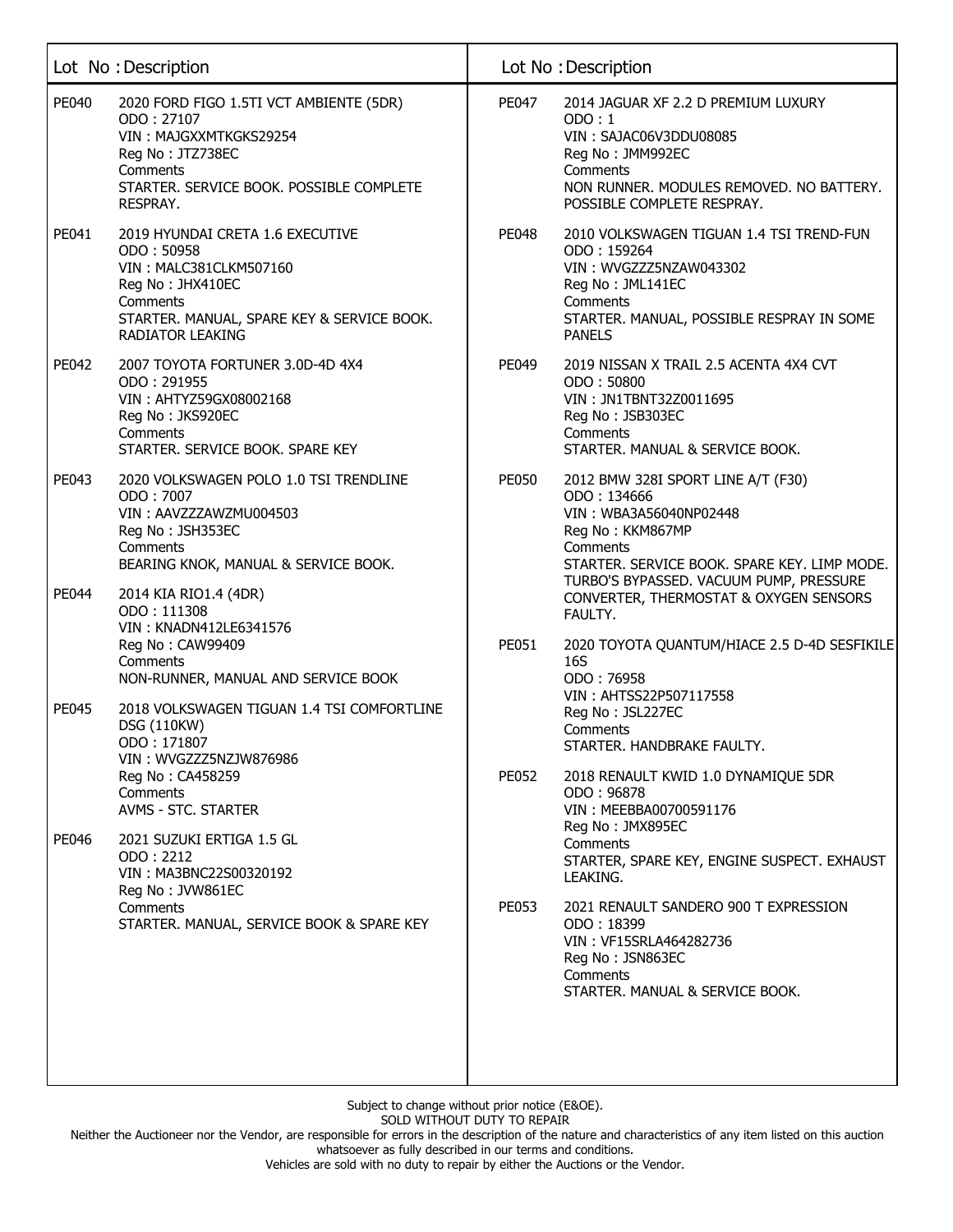| <b>PE054</b><br>2021 FORD RANGER 2.2TDCI XL A/T P/U D/C<br>ODO: 9905<br>VIN: AFAPXXMJ2PMR20686                                                                                                       | PE061        | 2018 FORD FOCUS 1.0 ECOBOOST TREND A/T 5DR<br>ODO: 141264                                                                                                                                     |
|------------------------------------------------------------------------------------------------------------------------------------------------------------------------------------------------------|--------------|-----------------------------------------------------------------------------------------------------------------------------------------------------------------------------------------------|
| Reg No: JVJ094EC<br>Comments<br><b>STARTER</b>                                                                                                                                                       |              | VIN: WF05XXGCC5HD57827<br>Reg No: HJ13WFGP<br>Comments<br>AVMS - STC. STARTER. SERVICE BOOK. SPARE KEY                                                                                        |
| <b>PE055</b><br>2014 HYUNDAI ELANTRA 1.6 GLS/PREMIUM<br>ODO: 177985<br>VIN: KMHDH41CLDU837905<br>Reg No: DJ44BMGP<br>Comments<br>STARTER. POSSIBLE RESPRAY ON SOME PANELS.                           | PE062        | 2018 RENAULT CLIO IV 900T AUTHENTIQUE 5DR<br>(66KW)<br>ODO: 84022<br>VIN: VF15RSV0A60983559<br>Reg No: JNF348EC<br>Comments                                                                   |
| <b>PE056</b><br>2019 TOYOTA COROLLA QUEST 1.6<br>ODO: 118333<br>VIN: AHTLB52E003139804<br>Reg No: JWJ668EC<br>Comments<br>STARTER. MANUAL, RADIO & SERVICE BOOK.<br>POSSIBLE RESPRAY ON SOME PANELS. | PE063        | <b>STARTER</b><br>2019 FORD FIESTA 1.0 ECOBOOST TREND 5DR<br>ODO: 49792<br>VIN: WF0JXXGAHJJB67056<br>Reg No: JSV734EC<br>Comments<br>STARTER. AIRBAGS DEPLOYED. PREVIOUSLY<br><b>REPAIRED</b> |
| <b>PE057</b><br>2019 VOLKSWAGEN POLO VIVO 1.4 COMFORTLINE<br>(5DR)<br>ODO: 43369<br>VIN: AAVZZZ6RZKU018306<br>Reg No: CAA198061<br>Comments<br>STARTER. MANUAL                                       | PE064        | 2019 TOYOTA QUANTUM/HIACE 2.7 SESFIKILE 16S<br>ODO: 142431<br>VIN: AHTSX22P507102852<br>Reg No: JMC642EC<br>Comments<br><b>STARTER</b>                                                        |
| <b>PE058</b><br>2017 VOLKSWAGEN POLO VIVO GP 1.4<br><b>CONCEPTLINE 5DR</b><br>ODO: 146931<br>VIN: AAVZZZ6SZHU016489<br>Reg No: HXL347EC<br>Comments<br><b>STARTER</b>                                | PE065        | 2019 TOYOTA HILUX 2.4 GD-6 RB S P/U D/C<br>ODO: 127921<br>VIN: AHTJB8DD004757356<br>Reg No: JKC594EC<br>Comments<br>SPRAYWORK IN SOME PANELS                                                  |
| <b>PE059</b><br>2013 MERCEDES-BENZ C180 BE CLASSIC A/T<br>ODO: 156180<br>VIN: WDD2040312R293671<br>Reg No: FXV686FS<br>Comments<br>STARTER, MANAGEMENT LIGHT ON, SHOCKS WORN,                        | <b>PE066</b> | 2020 TOYOTA QUANTUM/HIACE 2.5 D-4D SESFIKILE<br>16S<br>ODO: 105442<br>VIN: AHTSS22P007117502<br>Reg No: JRS545EC<br>Comments<br>STARTER, MANUAL & SERVICE BOOK.                               |
| PE060<br>2021 ISUZU D-MAX 250 HO HI-RIDE D/C P/U<br>ODO: 24490<br>VIN: ACVNRCHR4K4069992<br>Reg No: NSC17401<br>Comments<br>STARTER. MANUAL, SERVICE BOOK & SPARE KEY.                               | PE067        | 2018 VOLKSWAGEN TIGUAN 1.4 TSI COMFORTLINE<br>(92KW)<br>ODO: 75481<br>VIN: WVGZZZ5NZJW839083<br>Reg No: JWL042EC<br>Comments<br>STARTER. MANUAL                                               |

Neither the Auctioneer nor the Vendor, are responsible for errors in the description of the nature and characteristics of any item listed on this auction whatsoever as fully described in our terms and conditions.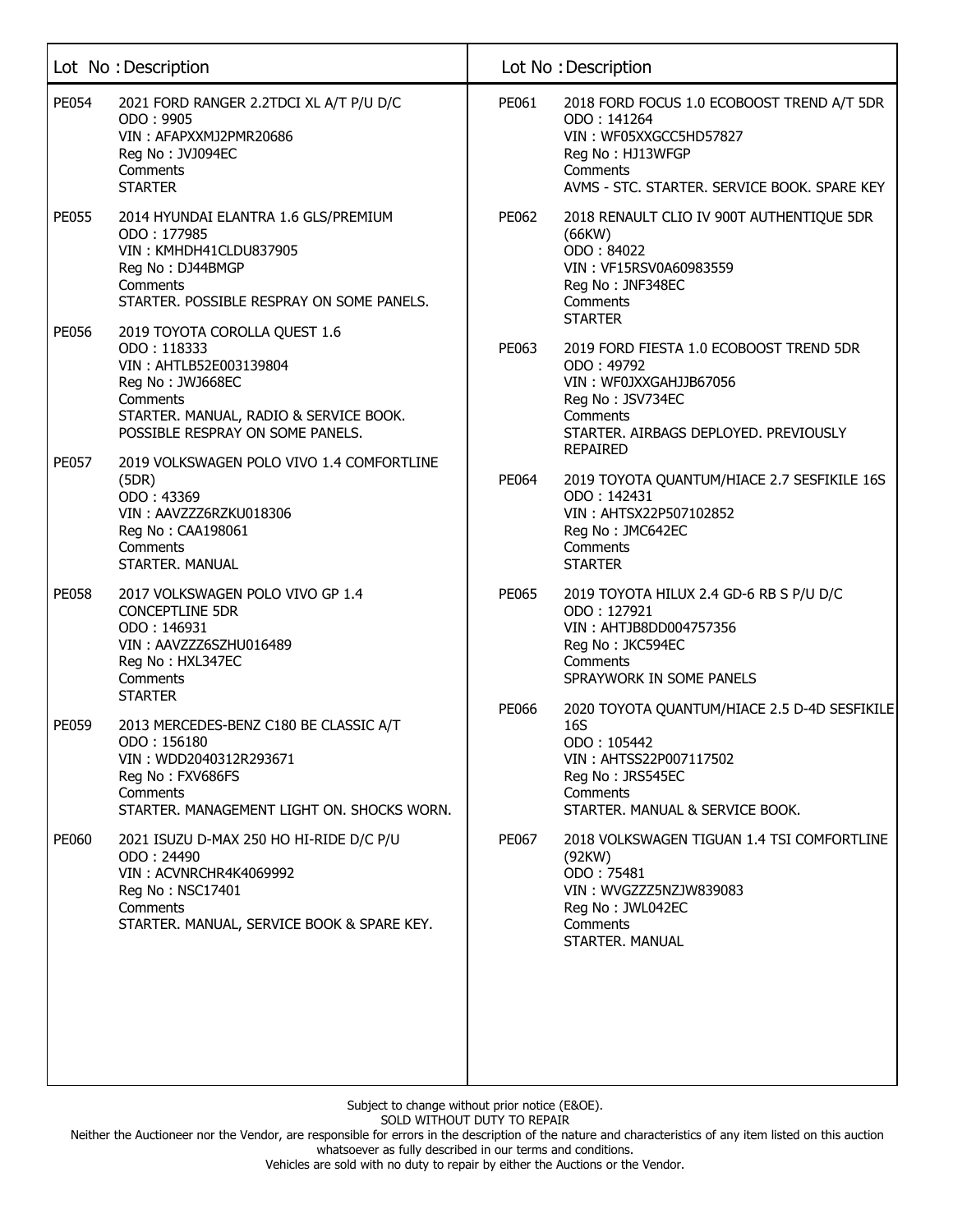|       | Lot No: Description                                                                                                                                                                    |              | Lot No: Description                                                                                                                                                                                            |
|-------|----------------------------------------------------------------------------------------------------------------------------------------------------------------------------------------|--------------|----------------------------------------------------------------------------------------------------------------------------------------------------------------------------------------------------------------|
| PE068 | 2018 FORD ECOSPORT 1.5TDCI TREND<br>ODO: 148351<br>VIN: MAJAXXMRKAHA81436<br>Reg No: HJ15FNGP<br>Comments<br>AVMS - STC. STARTER. MANUAL, SERVICE BOOK &<br>SPARE KEY.                 | <b>PE075</b> | 2015 VOLKSWAGEN POLO VIVO GP 1.4<br><b>CONCEPTLINE 5DR</b><br>ODO: 157853<br>VIN: AAVZZZ6SZFU017729<br>Reg No: HLS583EC<br>Comments<br>STARTER MANUAL AND RADIO AND SERVICE BOOK,<br><b>BOOT DOES NOT OPEN</b> |
| PE069 | 2019 VOLKSWAGEN POLO VIVO 1.6 HIGHLINE (5DR)<br>ODO: 33981<br>VIN: AAVZZZ6RZKU020942<br>Reg No: JJY629EC<br>Comments<br><b>STARTER</b>                                                 | PE076        | 2014 VOLKSWAGEN AMAROK 2.0TDI TRENDLINE<br>103KW D/C P/U<br>ODO: 311563<br>VIN: WV1ZZZ2HZEA001618<br>Reg No: HFZ910EC<br>Comments                                                                              |
| PE070 | 2018 AUDI A4 1.4T FSI SPORT STRONIC (B9) (35<br>TFSI)                                                                                                                                  |              | <b>NON-RUNNER</b>                                                                                                                                                                                              |
|       | ODO: 54685<br>VIN: WAUZZZF46JA077721<br>Reg No: HL53LPGP<br>Comments<br>STARTER. MANUAL                                                                                                | <b>PE077</b> | 2020 KIA GRAND SEDONA 2.2 CRDI EX + A/T (8<br>SEAT)<br>ODO: 99741<br>VIN: KNAMC81AML6610031<br>Reg No: CY374331<br>Comments                                                                                    |
| PE071 | 2021 ISUZU MU-X 3.0D A/T<br>ODO: 33269<br>VIN: MPAUCR85GKT003931<br>Reg No: JTV679EC<br>Comments<br>STARTER, POSSIBLE RESPRAY ON SOME PANELS                                           | <b>PE078</b> | <b>STARTER</b><br>2021 SUZUKI S-PRESSO 1.0 GL<br>ODO:1<br>VIN: MA3RFL41S00171218<br>Reg No: JSV166EC                                                                                                           |
| PE072 | 2020 MERCEDES-BENZ X250D 4X4 PROGRESSIVE<br>A/T<br>ODO: 43733<br>VIN: WDF4702312G021496<br>Reg No: JPK133EC<br>Comments<br>STARTER. MANUAL                                             | PE079        | Comments<br>STARTER, NO BATTERY, ACCIDENT DAMAGE<br>2020 FORD RANGER 2.2TDCI P/U D/C<br>ODO: 13252<br>VIN: AFAPXXMJ2PLL34453<br>Reg No: JVF645EC<br>Comments                                                   |
| PE073 | 2018 RENAULT KWID 1.0 DYNAMIQUE 5DR<br>ODO: 48317<br>VIN: MEEBBA00400593208<br>Reg No: JXT376EC<br>Comments<br>STARTER, MANUAL, SERVICE BOOK AND SPARE KEY                             | <b>PE080</b> | <b>STARTER</b><br>2019 NISSAN NP200 1.6 P/U S/C<br>ODO: 38532<br>VIN: ADNUSN1D5U0165887<br>Reg No: JKS695EC<br>Comments<br><b>STARTER</b>                                                                      |
| PE074 | 2017 CHEVROLET UTILITY 1.4 A/C P/U S/C<br>ODO: 204284<br>VIN: ADMJF4MRXJ4803897<br>Reg No: JPM386EC<br>Comments<br>STARTER. MANUAL, RADIO, SERVICE BOOK & SPARE<br>KEY. STUCK IN GEAR. | PE081        | 2017 FORD RANGER 2.2TDCI XL A/T P/U D/C<br>ODO: 144404<br>VIN: AFAPXXMJ2PHC18691<br>Reg No: JBS648EC<br>Comments<br>NON RUNNER, NO KEYS, MANUAL & SERVICE BOOK,                                                |
|       |                                                                                                                                                                                        |              |                                                                                                                                                                                                                |

Neither the Auctioneer nor the Vendor, are responsible for errors in the description of the nature and characteristics of any item listed on this auction whatsoever as fully described in our terms and conditions.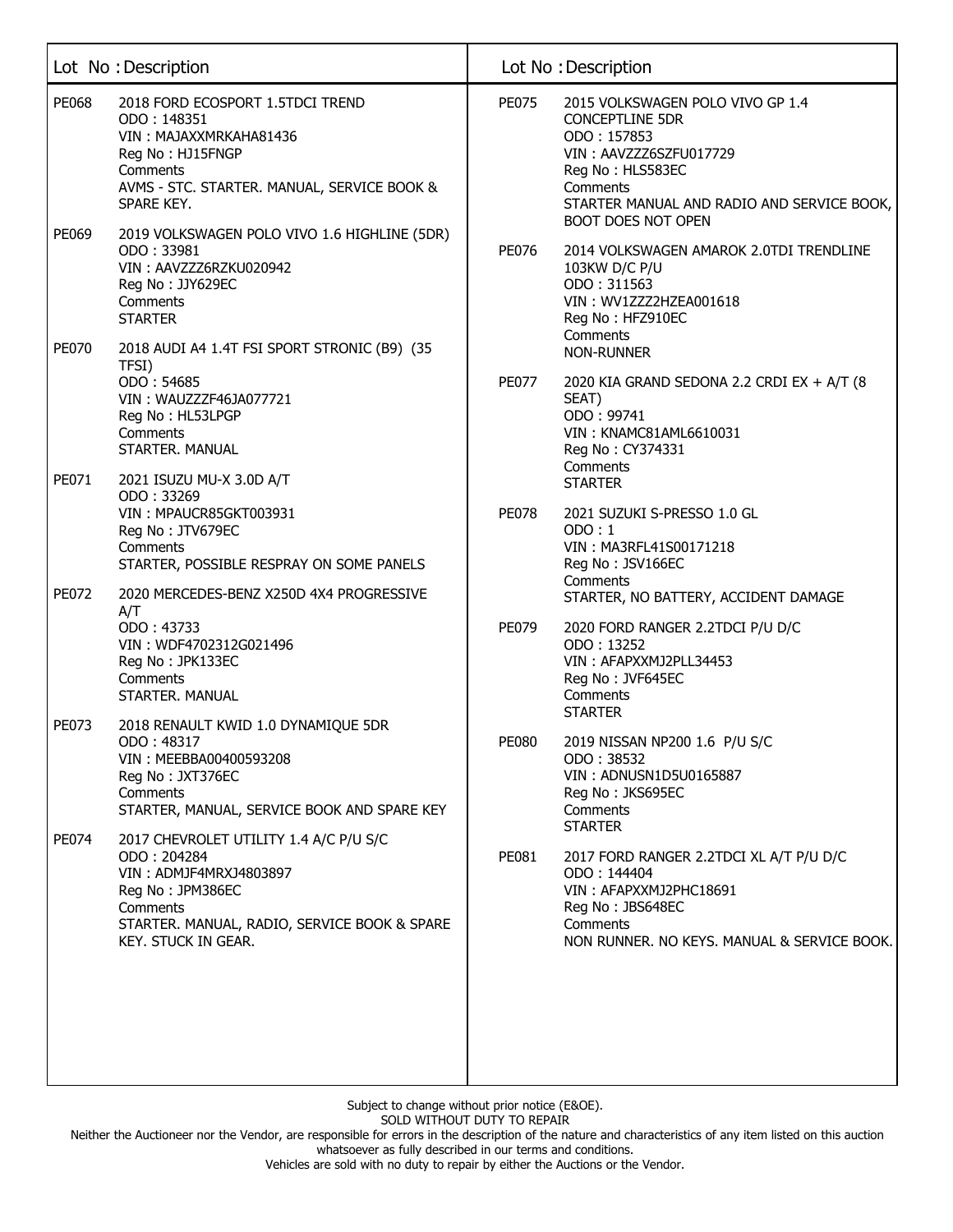|              | Lot No: Description                                                                                                                                                                  |       | Lot No: Description                                                                                                                                                                                                                         |
|--------------|--------------------------------------------------------------------------------------------------------------------------------------------------------------------------------------|-------|---------------------------------------------------------------------------------------------------------------------------------------------------------------------------------------------------------------------------------------------|
| PE082        | 2018 TOYOTA ETIOS 1.5 XS/SPRINT 5DR<br>ODO: 54893<br>VIN: MBJM29BTX02054992<br>Reg No: JFY035EC<br>Comments<br>STARTER. MANUAL & SERVICE BOOK.                                       | PE089 | 2019 VOLKSWAGEN POLO VIVO 1.6 HIGHLINE (5DR)<br>ODO: 96995<br>VIN: AAVZZZ6RZKU027311<br>Reg No: JLH322EC<br>Comments<br>AVMS - STC. STARTER                                                                                                 |
| PE083        | 2020 FORD ECOSPORT 1.5TDCI AMBIENTE<br>ODO: 85328<br>VIN: MAJAXXMRKAKT23266<br>Reg No: JNP645EC<br>Comments<br>NON RUNNER. ENGINE KNOCK & MAJOR OIL LEAK.<br>BULLET HOLES ALL ROUND. | PE090 | 2021 RENAULT KWID 1.0 EXPRESSION 5DR<br>ODO : 14322<br>VIN: MEEBBA00X00755729<br>Reg No: JTF390EC<br>Comments<br><b>STARTER</b>                                                                                                             |
| <b>PE084</b> | 2013 VOLKSWAGEN POLO 1.4 TRENDLINE<br>ODO:1<br>VIN: WVWZZZ60ZDT064867<br>Reg No: JVJ831EC<br>Comments<br>NON- RUNNER, NO KEYS ENGINE STRIPPED                                        | PE091 | 2013 NISSAN NP200 1.6 A/C SAFETY PACK P/U S/C<br>ODO: 238419<br>VIN: ADNUSN1D5U0060774<br>Reg No: HBN390EC<br>Comments<br>NON RUNNER. MANUAL, RADIO & SERVICE BOOK.<br>DASHBOARD STRIPPED UNDER STEERING.<br>POSSIBLE COMPUTER BOX PROBLEM. |
| <b>PE085</b> | 2021 NISSAN ALMERA 1.5 ACENTA<br>ODO: 81936<br>VIN: MDHBBAN17Z0729237<br>Reg No: JTG866EC<br>Comments<br>STARTER. MANUAL & SERVICE BOOK.                                             | PE092 | 2015 VOLKSWAGEN POLO VIVO GP 1.4<br><b>CONCEPTLINE 5DR</b><br>ODO:1<br>VIN: AAVZZZ6SZGU009433<br>Reg No: HXR712EC<br>Comments                                                                                                               |
| PE086        | 2020 VOLKSWAGEN TAKE UP 1.0 5DR<br>ODO: 78262<br>VIN: WVWZZZAAZKD181562<br>Reg No: JMX392EC<br>Comments<br>NON RUNNER. NO BATTERY                                                    | PE093 | NON RUNNER. ENGINE STRIPPED. POSSIBLE<br>COMPLETE RESPRAY.<br>2018 VOLKSWAGEN POLO VIVO 1.4 TRENDLINE<br>(5DR)<br>ODO: 91651                                                                                                                |
| <b>PE087</b> | 2013 FORD FIGO 1.4 AMBIENTE<br>ODO:1<br>VIN: MAJ1XXMRJ1DR25491<br>Reg No: HMS653EC<br>Comments<br>NON RUNNER. ENGINE STRIPPED. MANUAL                                                | PE094 | VIN: AAVZZZ6RZKU002667<br>Reg No: JGH344EC<br>Comments<br>STARTER. MANUAL & SPARE KEY. POSSIBLE<br>RESPRAY ON SOME PANELS.<br>2017 TOYOTA COROLLA 1.4D PRESTIGE                                                                             |
| <b>PE088</b> | 2014 VOLKSWAGEN TIGUAN 2.0 TDI B/MOT TREND-<br><b>FUN</b><br>ODO: 182227<br>VIN: WVGZZZ5NZEW108755<br>Reg No: HHM362EC                                                               |       | ODO: 273043<br>VIN: AHTBC0JE600006981<br>Reg No: JDJ052EC<br>Comments<br>STARTER. POSSIBLE COMPLETE RESPRAY DONE.                                                                                                                           |
|              | Comments<br>STARTER. SERVICE BOOK. REAR WHEELS LYING<br>INWARDS.                                                                                                                     | PE095 | 2008 FORD RANGER 3.0TDCI XLT HI-TRAIL P/U<br>SUP/CAB<br>ODO: 443373<br>VIN: AFASXXMJ2S7M06621<br>Reg No: DYD612EC<br>Comments<br>STARTER. ABS LIGHT ON. POSSIBLE RESPRAY ON<br>SOME PANELS.                                                 |

Neither the Auctioneer nor the Vendor, are responsible for errors in the description of the nature and characteristics of any item listed on this auction whatsoever as fully described in our terms and conditions.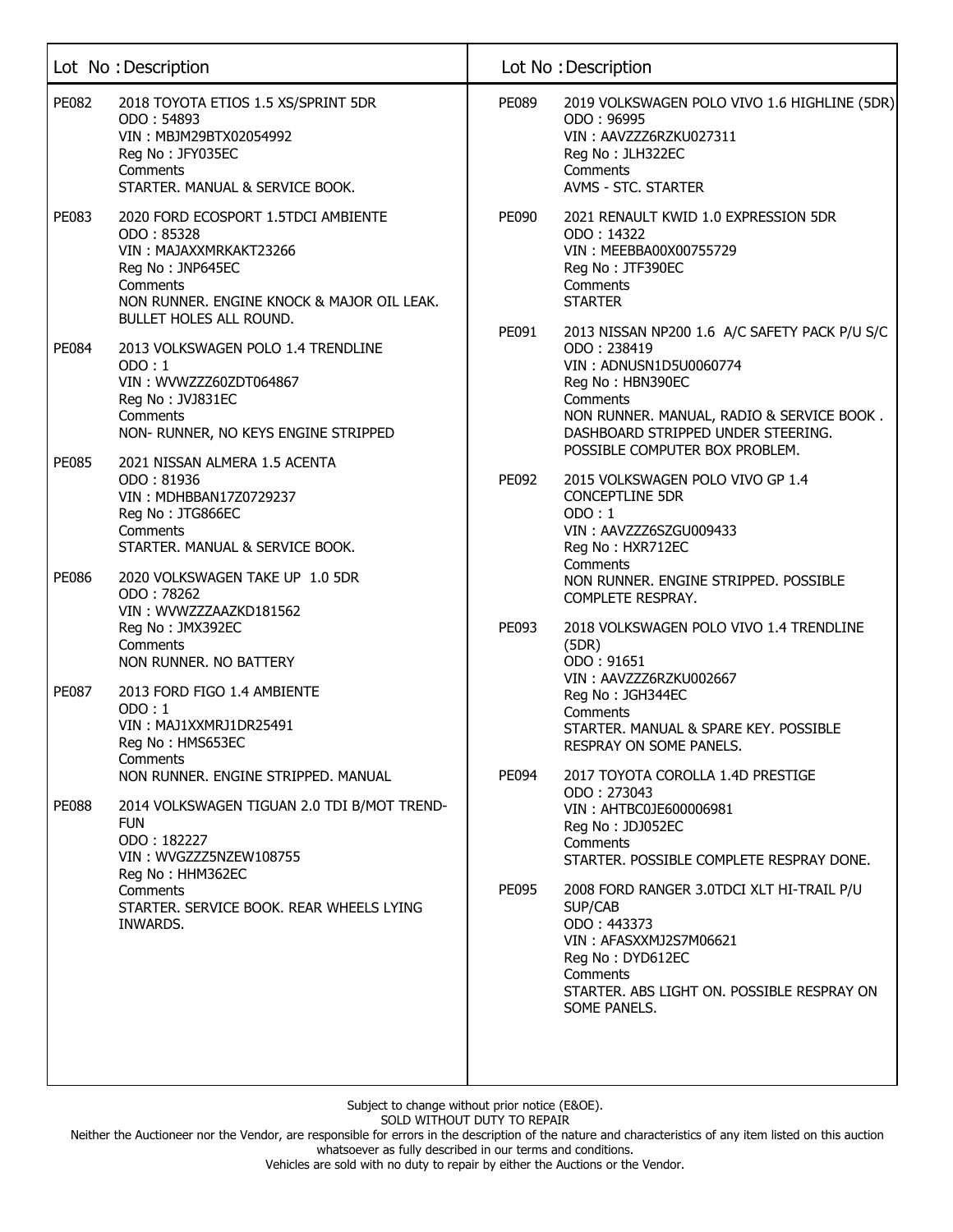|       | Lot No: Description                                                                                                                                                                                        |       | Lot No: Description                                                                                                                                                                               |
|-------|------------------------------------------------------------------------------------------------------------------------------------------------------------------------------------------------------------|-------|---------------------------------------------------------------------------------------------------------------------------------------------------------------------------------------------------|
| PE096 | 2018 FORD FOCUS 1.0 ECOBOOST AMBIENTE 5DR<br>ODO: 88137<br>VIN: WF05XXGCC5HK09150<br>Reg No: JFL571EC<br>Comments<br>STARTER. MANUAL & SERVICE BOOK. DRIVER SIDE<br>AIRBAG DEPLOYED. ENGINE SOUND SUSPECT. | ZN005 | 2018 MITSUBISHI TRITON 2.4 DI-DC ATHLETE 4X4<br>$A/T$ P/U D/C<br>ODO: 59183<br>VIN: MMBJYKL10JH014568<br>Reg No: KG47CZGP<br>Comments<br><b>WINDSCREEN CRACKED</b>                                |
| PE097 | 2016 TOYOTA HILUX 2.0 VVTI P/U S/C<br>ODO: 336366<br>VIN: AHTEW6CB200990818<br>Reg No: CAA119847<br>Comments<br>STARTER. MANUAL, SERVICE BOOK & SPARE KEY                                                  | ZN006 | 2021 FORD FIGO 1.5TI VCT AMBIENTE (5DR)<br>ODO: 45710<br>VIN: MAJGXXMTKGKS27047<br>Reg No: JV65GGGP<br>Comments<br>ENGINE LIGHT ON DENTS AND SCRATCHES                                            |
| PE098 | 2019 NISSAN NP200 1.6 A/C SAFETY PACK P/U S/C<br>ODO: 53775<br>VIN: ADNUSN1D5U0166871<br>Reg No: JKY307EC<br>Comments<br>STARTER. SERVICE BOOK. SPARE KEY.                                                 | ZN007 | 2015 TOYOTA FORTUNER 3.0D-4D 4X4<br>ODO: 188873<br>VIN: AHTYZ59G708030266<br>Reg No: NMR6673<br>Comments<br>DENTS AND SCRATCHES T-BELT AND 4X4 LIGHT ON                                           |
| ZN001 | 2021 VOLKSWAGEN POLO VIVO 1.4 TRENDLINE<br>(5DR)<br>ODO: 18409<br>VIN: AAVZZZ6RZMU015909<br>Reg No: NUR77762<br>Comments<br><b>DENTS AND SCRATCHES</b>                                                     | ZN008 | 2016 AUDI A4 1.4T FSI STRONIC (B9) (35 TFSI)<br>ODO: 191970<br>VIN: WAUZZZF48GA037603<br>Reg No: ND893987<br>Comments<br>PARK BRAKE FAULT ENGINE NOISY SUSPECT G/BOX<br>FAULT DENTS AND SCRATCHES |
| ZN002 | 2021 FORD RANGER 2.0D BI-TURBO WILDTRAK 4X4<br>A/T P/U D/C<br>ODO: 53590<br>VIN: AFAPXXMJ2PMP04864<br>Reg No: ND841617<br>Comments<br><b>WINDSCREEN CRACKED</b>                                            | ZN009 | 2018 FORD RANGER 3.2TDCI XLT 4X4 A/T P/U<br>SUP/CAB<br>ODO: 87323<br>VIN: AFAGXXMJ2GJP20587<br>Reg No: HT38JLGP<br>Comments<br><b>DENTS AND SCRATCHES</b>                                         |
| ZN003 | 2015 MERCEDES A 200 BE AMG SPORT A/T<br>ODO: 151503<br>VIN: WDD1760432J327834<br>Reg No: NN38536<br>Comments<br>RESPRAYED AIRBAG FAULT TRACTION LIGHT ON<br><b>DENTS AND SCRATCHES</b>                     | ZN010 | 2021 HYUNDAI ATOS 1.1 MOTION<br>ODO: 30135<br>VIN: MALAF51CLMM126374<br>Reg No: NUZ44004<br>Comments<br><b>WINDSCREEN CRACKED</b>                                                                 |
| ZN004 | 2011 BMW 120I CONVERT SPORT A/T<br>ODO: 156850<br>VIN: WBAUL52060VL55967<br>Reg No: NN10968<br>Comments<br>ROOF NOT WORKING FRONT BUMPER DAMAGE<br>DENTS AND SCRATCHES RESPRAYED NEEDS MECH<br>ATT         | ZN011 | 2021 MAZDA CX-3 2.0 ACTIVE<br>ODO: 22089<br>VIN: JM6DK2W76M1502067<br>Reg No: NU42701<br>Comments<br><b>DENTS AND SCRATCHES</b>                                                                   |
|       |                                                                                                                                                                                                            |       |                                                                                                                                                                                                   |

Neither the Auctioneer nor the Vendor, are responsible for errors in the description of the nature and characteristics of any item listed on this auction whatsoever as fully described in our terms and conditions.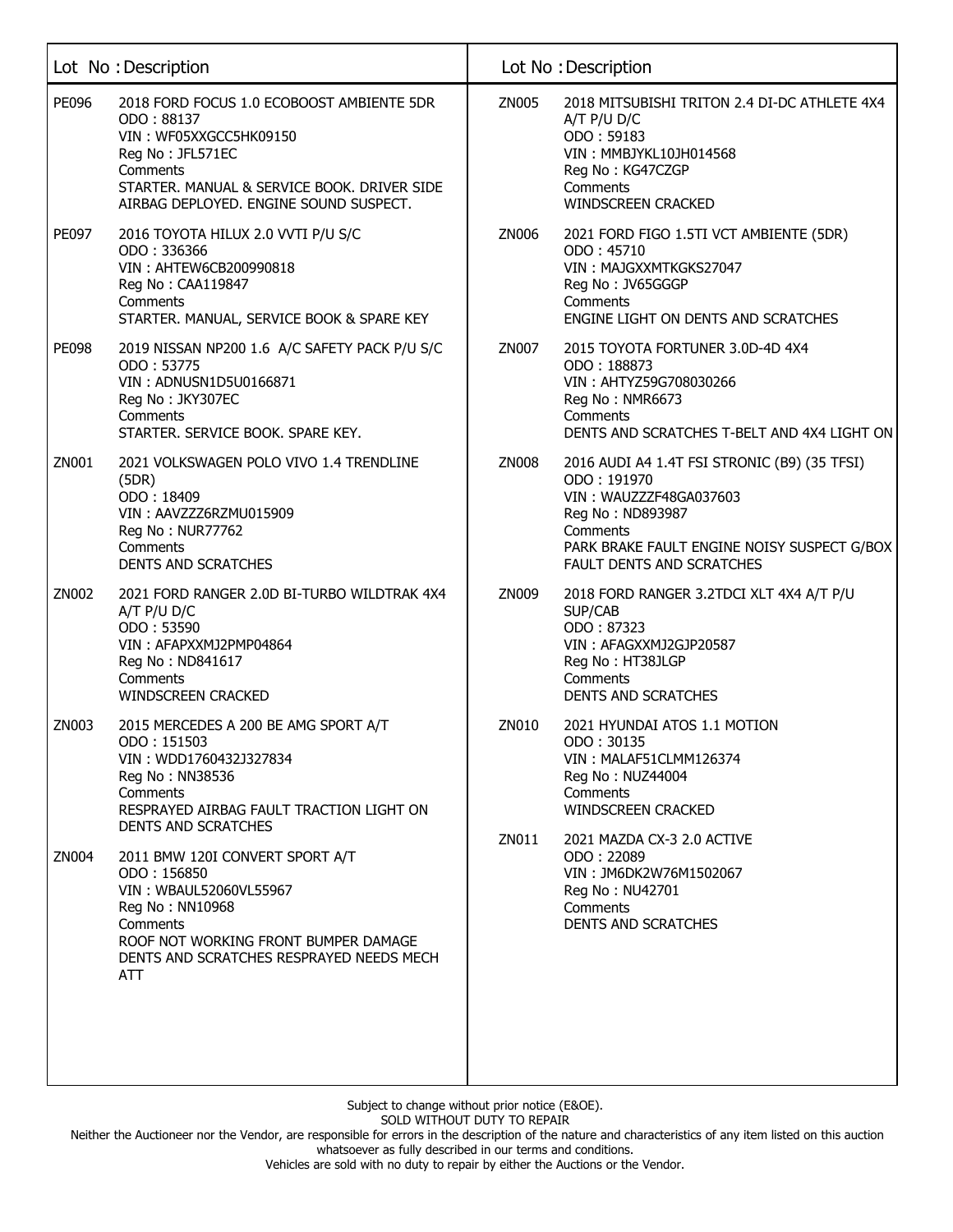|       | Lot No: Description                                                                                                                                                                                                                        |       | Lot No: Description                                                                                                                                                                                                                  |
|-------|--------------------------------------------------------------------------------------------------------------------------------------------------------------------------------------------------------------------------------------------|-------|--------------------------------------------------------------------------------------------------------------------------------------------------------------------------------------------------------------------------------------|
| ZN012 | 2016 FORD FIGO 1.4 TDCI AMBIENTE<br>ODO: 114776<br>VIN: MAJ1XXMRJ1FS65767<br>Reg No: NR31783<br>Comments<br>WINDSCREEN CRACKED DENTS AND SCRATCHES                                                                                         | ZN019 | 2016 FORD FIESTA 1.4 AMBIENTE 5 DR<br>ODO: 74546<br>VIN: WF0DXXGAKDFJ02854<br>Reg No: NPP6179<br>Comments<br><b>DENTS AND SCRATCHES</b>                                                                                              |
| ZN013 | 2014 NISSAN NP200 1.6 P/U S/C<br>ODO: 222160<br>VIN: ADNUSN1D5U0091050<br>Reg No: ND260385<br>Comments<br>ENGINE PROBLEMS OIL LIGHT ON HAIL DENTS                                                                                          | ZN020 | 2020 VOLKSWAGEN POLO VIVO 1.4 TRENDLINE<br>(5DR)<br>ODO: 5849<br>VIN: AAVZZZ6RZMU004981<br>Reg No: NU77206<br>Comments<br>DENTS AND SCRATCHESREGISTERED 13/01/2021                                                                   |
| ZN014 | 2015 VOLKSWAGEN POLO VIVO GP 1.4 TRENDLINE<br><b>TIP</b><br>ODO: 97583<br>VIN: AAVZZZ6SZGU010636<br>Reg No: ND351858<br>Comments<br>NEEDS MECHANICAL ATT -G/BOX PROBLEM<br>ALTERNATOR NOT CHARGING DENTS AND<br><b>SCRATCHES RESPRAYED</b> | ZN021 | 2021 RENAULT TRIBER 1.0 PRESTIGE AMT<br>ODO: 6596<br>VIN: MEERBC00300081143<br>Reg No: NKR56798<br>Comments<br>GEAR BOX MOUNTING BROKEN DENTS AND<br><b>SCRATCHES</b>                                                                |
| ZN015 | 2016 FORD RANGER 2.2TDCI L/R P/U S/C<br>ODO: 191500<br>VIN: AFANXXMJ2NGE01043<br>Reg No: NUZ6648<br>Comments<br><b>DENTS AND SCRATCHES</b>                                                                                                 | ZN022 | 2019 HYUNDAI I20 1.2 MOTION<br>ODO: 85558<br>VIN: MALBM51BLKM535803<br>Reg No: ND763936<br>Comments<br>RESPRAYED G/BOX MOUNTING PROBLEM DENTS<br><b>AND SCRATCHES</b>                                                                |
| ZN016 | 2014 VOLKSWAGEN POLO GP 1.2 TSI HIGHLINE DSG<br>(81KW)<br>ODO: 93221<br>VIN: AAVZZZ6RZFU005915<br>Reg No: NN92583<br>Comments<br>NEEDS MECHANICAL ATT ACCIDENT DAMAGE<br><b>RESPRAYED</b>                                                  | ZN023 | 2014 TOYOTA YARIS 1.3 XS 5DR<br>ODO: 155338<br>VIN: VNKKJOD320A249167<br>Reg No: NN89188<br>Comments<br>RESPRAYED ACCIDENT DAMAGE WINDSCREEN<br>CRACKED PAINT FADED DENTS AND SCRATCHES                                              |
| ZN017 | 2018 RENAULT KWID 1.0 DYNAMIQUE 5DR A/T<br>ODO: 44517<br>VIN: MEEBBA00000616144<br>Reg No: ND866522<br>Comments<br><b>DENTS AND SCRATCHES</b>                                                                                              | ZN024 | 2011 AUDI A1 1.4T FSI AMBITION 3DR<br>ODO: 156467<br>VIN: WAUZZZ8X5BB052280<br>Reg No: NP42545<br>Comments<br>HAIL DENTS ENGINE AND AIRBAG LIGHT ON FRONT<br>ACCIDENT DAMAGE NO HANDBRAKE POWER<br>STEERING LIGHT ON ENGINE MOUNTING |
| ZN018 | 2020 OPEL CORSA 1.4 ENJOY A/T 5DR<br>ODO: 38893<br>VIN: W0V0XEP68K4511335<br>Reg No: NJ48218<br>Comments<br>AIRBAG LIGHT ON RESPRAYED                                                                                                      | ZN025 | 2020 RENAULT KWID 1.0 DYNAMIQUE 5DR AMT<br>ODO: 26172<br>VIN: MEEBBA00700745028<br>Reg No: ND503483<br>Comments<br><b>DENTS AND SCRATCHES</b>                                                                                        |

Neither the Auctioneer nor the Vendor, are responsible for errors in the description of the nature and characteristics of any item listed on this auction whatsoever as fully described in our terms and conditions.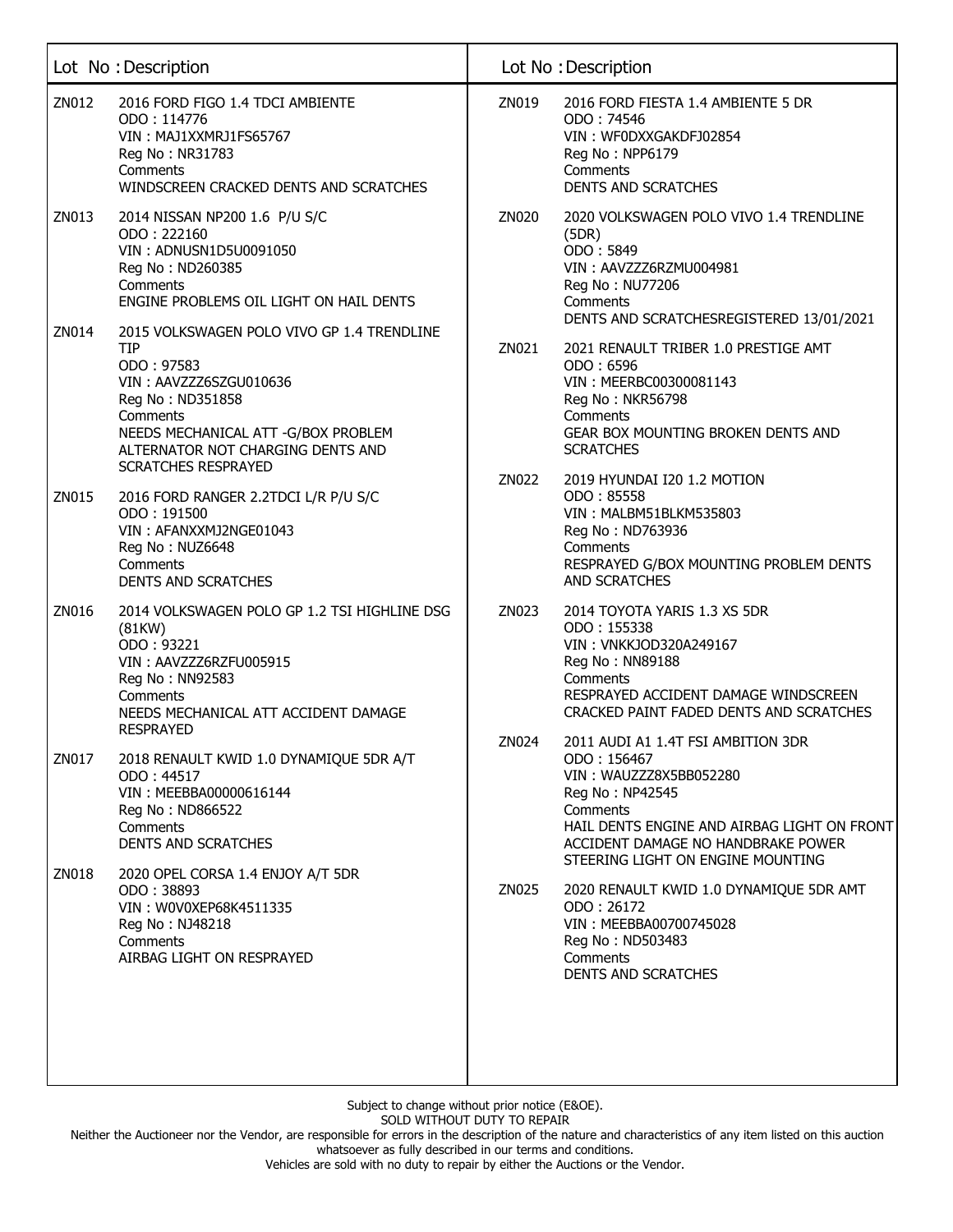|       | Lot No: Description                                                                                                                                                                                             |       | Lot No: Description                                                                                                                                                                                                           |
|-------|-----------------------------------------------------------------------------------------------------------------------------------------------------------------------------------------------------------------|-------|-------------------------------------------------------------------------------------------------------------------------------------------------------------------------------------------------------------------------------|
| ZN026 | 2019 VOLKSWAGEN POLO GP 1.4 TRENDLINE<br>ODO: 80264<br>VIN: WVWZZZ60ZKT083030<br>Reg No: ND750419<br>Comments<br>ENGINE MISFIRE RESPRAYED ACCIDENT DAMAGE<br>AIRBAGS DEPLOYED WINDSCREEN CRACKED                | ZN032 | 2017 AUDI A3 1.4T FSI STRONIC (35 TFSI)<br>ODO: 99718<br>VIN: WAUZZZ8V5H1048954<br>Reg No: NUR53124<br>Comments<br>RESPRAYED ACCIDENT DAMAGE ENGINE POWER<br>STEERING EPC LIGHT ON                                            |
| ZN027 | 2016 FORD FIESTA 1.0 ECOBOOST AMBIENTE 5DR<br>ODO: 99915<br>VIN: WFODXXGAKDGK12431<br>Reg No: DNR242L<br>Comments<br><b>DENTS AND SCRATCHES</b>                                                                 | ZN033 | 2020 FORD EVEREST 2.0D BI-TURBO XLT A/T<br>ODO: 45995<br>VIN: AFAJXXMJWJKJ46923<br>Reg No: NH5239<br>Comments<br>HAIL DENTS LEFT MIRRIOR BROKEN DENTS AND<br><b>SCRATCHES</b>                                                 |
| ZN028 | 2012 AUDI Q5 2.0 TDI S QUATTRO<br>ODO: 245142<br>VIN: WAUZZZ8R8CA053514<br>Reg No: NN91984<br>Comments<br>HAIL DENTS ENGINE LIGHT ON DIESEL FILTER<br>FAULT GLOW PLUG LIGHT ON NEEDS MECH ATT<br>POOR CONDITION | ZN034 | 2014 PEUGEOT 2008 1.2 VTI ACCESS<br>ODO: 96293<br>VIN: VF3CUHMZ0EY020915<br>Reg No: NKU8952<br>Comments<br>ENGINE LIGHT ON RESPRAYED DENTS AND<br>SCRATCHES SUSPECT VEHICLE OVERHEATING                                       |
| ZN029 | 2019 VOLKSWAGEN POLO 1.0 TSI COMFORTLINE<br><b>DSG</b><br>ODO: 82902<br>VIN: AAVZZZAWZLU040954<br>Reg No: NRB44796<br>Comments<br>NO BATTERY RESPRAYED DRIVER SEAT AIRBAG                                       | ZN035 | 2020 NISSAN NP200 1.6 A/C SAFETY PACK P/U S/C<br>ODO: 27525<br>VIN: ADNUSN1D5U0177507<br>Reg No: NE30634<br>Comments<br><b>DENTS AND SCRATCHES</b>                                                                            |
| ZN030 | DEPLOYED WINDSCREEN CRACKED ENGINE LIGTH<br><b>ON</b><br>2020 FORD ECOSPORT 1.0 ECOBOOST TITANIUM<br>ODO: 55631<br>VIN: WF01XXERK1KJ77061<br>Reg No: NJ95662                                                    | ZN036 | 2017 VOLKSWAGEN POLO GP 1.2 TSI COMFORTLINE<br>(66KW)<br>ODO: 91509<br>VIN: AAVZZZ6RZHU027823<br>Reg No: DPX468L<br>Comments<br>WINDSCREEN CRACKED DENTS AND SCRATCHES                                                        |
| ZN031 | Comments<br>WINDSCREEN CRACKED ENGINE ABS AND AIRBAG<br>LIGHT ON RESPRAYED ACCIDENT DAMAGE LEFT<br><b>SUSPENSION DAMAGE</b><br>2020 MERCEDES C200 A/T<br>ODO: 68557                                             | ZN037 | 2013 BMW 320D A/T (F30)<br>ODO: 206023<br>VIN: WBA3D36040NP71247<br>Reg No: NU70083<br>Comments                                                                                                                               |
|       | VIN: WDD2050802R491371<br>Reg No: ND861083<br>Comments<br>BRAKE ASSIST FAULT FRONT BUMPER DAMAGE<br><b>DENTS AND SCRATCHES</b>                                                                                  | ZN038 | WINDSCREEN CRACKED DENTS AND SCRATCHES<br>INFO SCREEN NOT WORKING HAIL DENTS<br>2020 FORD FIESTA 1.0 ECOBOOST TREND 5DR<br>ODO: 88928<br>VIN: WF0JXXGAHJKJ61094<br>Reg No: NENHLAZN<br>Comments<br><b>DENTS AND SCRATCHES</b> |

Neither the Auctioneer nor the Vendor, are responsible for errors in the description of the nature and characteristics of any item listed on this auction whatsoever as fully described in our terms and conditions.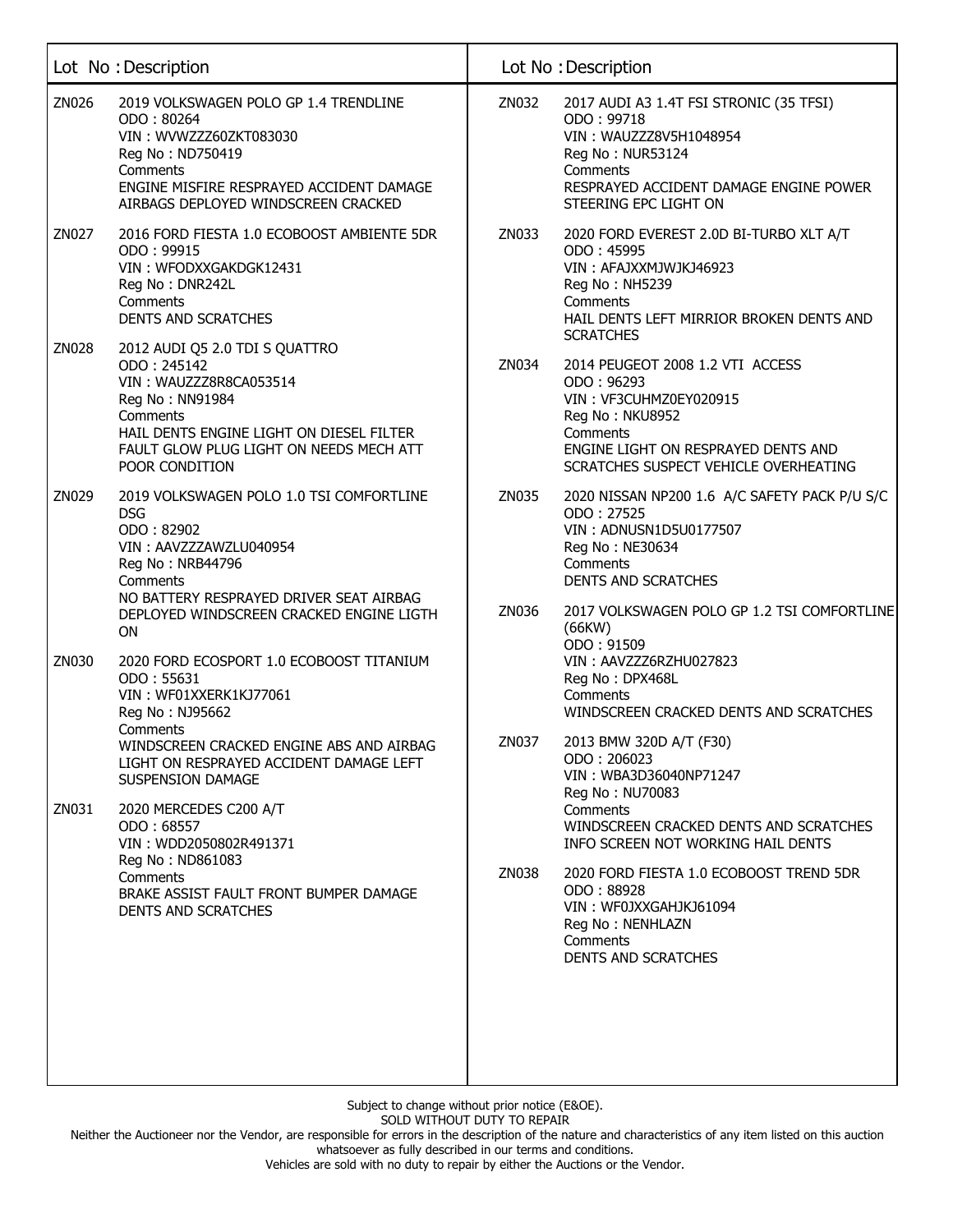|       | Lot No: Description                                                                                                                                                                               |       | Lot No: Description                                                                                                                                                                                |
|-------|---------------------------------------------------------------------------------------------------------------------------------------------------------------------------------------------------|-------|----------------------------------------------------------------------------------------------------------------------------------------------------------------------------------------------------|
| ZN039 | 2011 RENAULT SANDERO 1.6 UNITED<br>ODO: 302754<br>VIN: ADRBSRADB43615035<br>Reg No: CF167259<br>Comments<br><b>CLUTCH PROBLEM</b>                                                                 | ZN046 | 2020 DATSUN GO 1.2 MID<br>ODO: 34015<br>VIN: MDHZBAAD0Z0516274<br>Reg No: NU95934<br>Comments<br>RESPRAYED DENTS AND SCRATCHES                                                                     |
| ZN040 | 2010 AUDI A4 1.8T AMBITION MULTITRONIC (B8)<br>ODO: 156290<br>VIN: WAUZZZ8K2BA019554<br>Reg No: ZPV162GP<br>Comments<br>ENGINE LIGHT ON IRRATIC IDLE WINDSCREEN<br>CRACKED DENTS AND SCRATCHES    | ZN047 | 2018 TOYOTA QUANTUM/HIACE 2.5 D-4D SESFIKILE<br>16S<br>ODO: 288296<br>VIN: AHTSS22P007045233<br>Reg No: NN98931<br>Comments<br><b>CLUTCH PROBLEM</b>                                               |
| ZN041 | 2020 TOYOTA ETIOS 1.5 XI 5DR<br>ODO: 46281<br>VIN: MBJM29BT502067150<br>Reg No: ND427738<br>Comments<br>FRONT ACCIDENT DAMAGE DENTS AND SCRATCHES                                                 | ZN048 | 2017 VOLKSWAGEN POLO VIVO GP 1.4 TRENDLINE<br>5DR<br>ODO: 165207<br>VIN: AAVZZZ6SZHU011768<br>Reg No: NPS64547<br>Comments<br>STARTERACCIDENT DAMAGE -RESPRAYED                                    |
| ZN042 | 2016 TOYOTA HILUX 2.4 GD P/U S/C<br>ODO: 186388<br>VIN: AHTEB6CB302500676<br>Reg No: NA7269<br>Comments<br>WINDSCREEN CRACKED HAIL DENTS TAIL LIGHT<br><b>CRACKED</b>                             | ZN049 | <b>OVERHEATING</b><br>2018 FORD RANGER 2.2TDCI P/U D/C<br>ODO: 140568<br>VIN: AFAPXXMJ2PJP27118<br>Reg No: NWLL10GP<br>Comments                                                                    |
| ZN043 | 2018 DATSUN GO 1.2 LUX<br>ODO: 75860<br>VIN: MDHZBAAD0Z0509390<br>Reg No: NMR11551<br>Comments<br>WINDSCREEN CRACKED RESPRAYED ENGINE AND<br>ABS LIGHT ON ACCIDENT DAMAGE                         | ZN050 | <b>DENTS AND SCRATCHES</b><br>2014 ISUZU KB 240I LE P/U S/C<br>ODO: 114103<br>VIN: ADMHRRGR7C4638599<br>Reg No: JXK646EC<br>Comments<br>DENTS AND SCRATCHES ENGINE MISFIRE NEEDS<br>MECHANICAL ATT |
| ZN044 | 2018 FORD RANGER 3.2TDCI XLT 4X4 A/T P/U<br>SUP/CAB<br>ODO: 102924<br>VIN: AFAGXXMJ2GJP19865<br>Reg No: HT38HBGP<br>Comments<br><b>DENTS AND SCRATCHES</b>                                        | ZN051 | 2018 VOLKSWAGEN POLO VIVO 1.4 TRENDLINE<br>(5DR)<br>ODO: 164286<br>VIN: AAVZZZ6RZJU010920<br>Reg No: NKR15654<br>Comments<br>COOLANT LOSS WINDSCREEN CRACKED                                       |
| ZN045 | 2017 FORD FIESTA 1.4 AMBIENTE 5 DR<br>ODO: 119745<br>VIN: WF0DXXGAKDGL57250<br>Reg No: FR23VMGP<br>Comments<br>COOLANT LOSS OVERHEATING ENGINE ABS LIGHT<br>ON DENTS AND SCRATCHES NEEDS MECH ATT | ZN052 | 2019 NISSAN NP200 1.6 P/U S/C<br>ODO: 74687<br>VIN: ADNUSN1D5U0160475<br>Reg No: NUR35373<br>Comments<br><b>DENTS AND SCRATCHES</b>                                                                |
|       |                                                                                                                                                                                                   |       |                                                                                                                                                                                                    |

Neither the Auctioneer nor the Vendor, are responsible for errors in the description of the nature and characteristics of any item listed on this auction

whatsoever as fully described in our terms and conditions.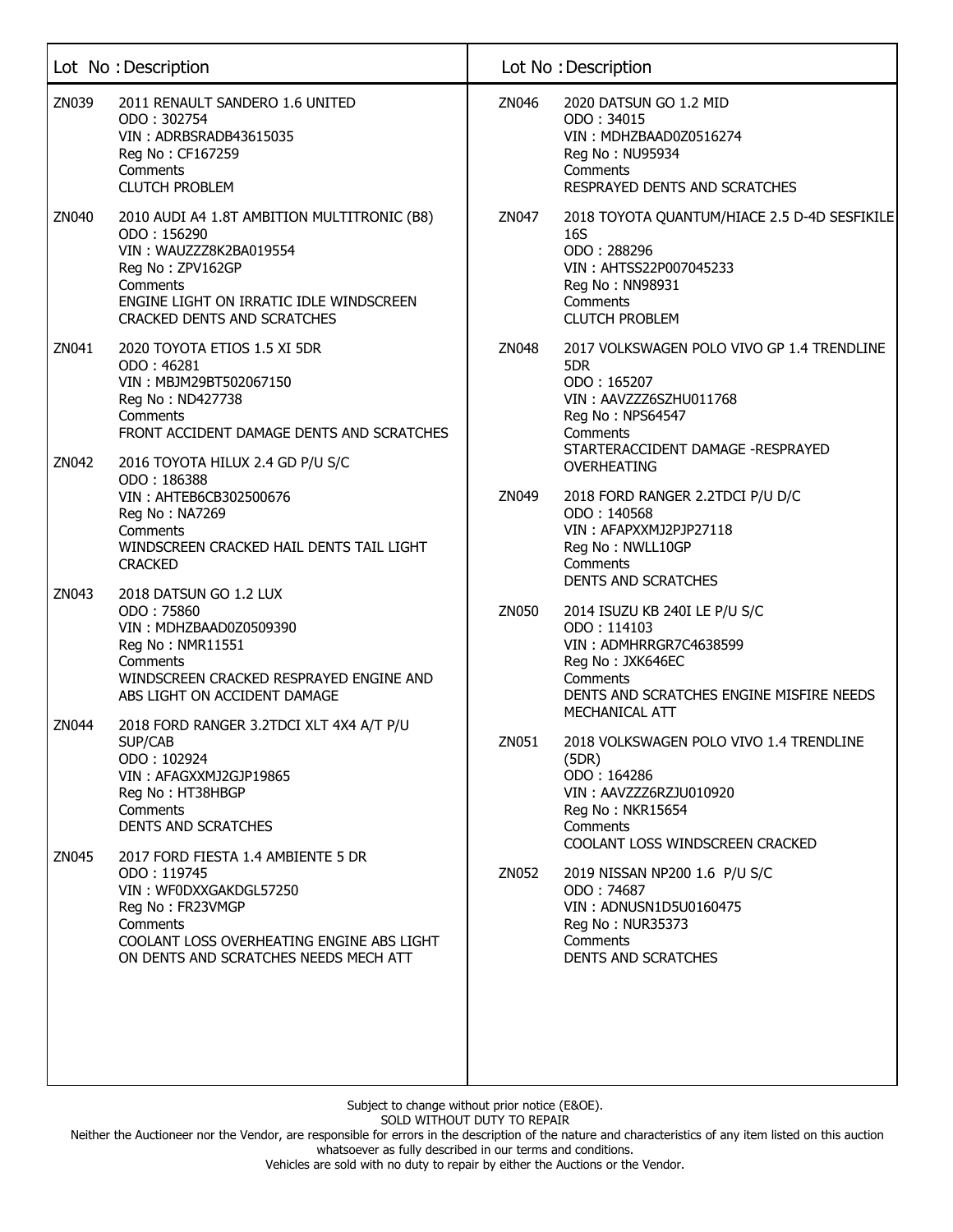|       | Lot No: Description                                                                                                                                                                            |                | Lot No: Description                                                                                                                                                                      |
|-------|------------------------------------------------------------------------------------------------------------------------------------------------------------------------------------------------|----------------|------------------------------------------------------------------------------------------------------------------------------------------------------------------------------------------|
| ZN053 | 2012 CHEVROLET UTILITY 1.4 A/C P/U S/C<br>ODO: 227480<br>VIN: ADMCF80MJC4588082<br>Reg No: NP185577<br>Comments<br>IGNITION BROKEN COOLANT LOSS BRAKE BOOSTER<br>PIPE BROKEN HAIL DENTS        | ZN060          | 2018 FORD RANGER 3.2TDCI XLT 4X4 A/T P/U<br>SUP/CAB<br>ODO: 117762<br>VIN: AFAGXXMJ2GJP20013<br>Reg No: HT38HMGP<br>Comments<br>DENTS AND SCRATCHES                                      |
| ZN054 | 2014 VOLKSWAGEN POLO VIVO GP 1.4 TRENDLINE<br>5DR<br>ODO: 82812<br>VIN: AAVZZZ6SZFU008265<br>Reg No: ND820572<br>Comments<br><b>DENTS AND SCRATCHES</b>                                        | ZN061          | 2018 KIA RIO1.2 (4DR)<br>ODO: 217209<br>VIN: KNADN411LG6116440<br>Reg No: ND736747<br>Comments<br>STARTERENGINE NOISY RESPRAYED -ENGINE<br><b>MISFIRE</b>                                |
| ZN055 | 2014 RENAULT SANDERO 1.6 STEPWAY<br>ODO: 96759<br>VIN: ADRBSRAFKUK409740<br>Reg No: NPS86028<br>Comments<br>STARTERAIRBAGS DEPLOYED - AIRBAG AND ABS<br>LIGHT ON - ACCIDENT DAMAGE - RESPRAYED | ZN062          | 2018 FORD RANGER 3.2TDCI XLT A/T P/U D/C<br>ODO: 113892<br>VIN: AFAPXXMJ2PHA03481<br>Reg No: NU144385<br>Comments<br>WINDSCREEN CRACKED TAIL LIGHT BROKEN                                |
| ZN056 | 2021 VOLKSWAGEN POLO VIVO 1.6 COMFORTLINE<br>TIP (5DR)<br>ODO: 4926<br>VIN: AAVZZZ6RZMU018984<br>Reg No: NMA4112<br>Comments<br>WINDSCREEN CRACKED FRONT ACCIDENT DAMAGE                       | ZN063<br>ZN064 | 2020 DATSUN GO + 1.2 MID (7 SEATER)<br>ODO: 104117<br>VIN: MDHJBAAD0Z0504657<br>Reg No: ND861454<br>Comments<br>NON RUNNERACCIDENT DAMAGE<br>2008 TOYOTA COROLLA 1.8 EXCLUSIVE           |
| ZN057 | 2019 DATSUN GO 1.2 MID<br>ODO: 73557<br>VIN: MDHZBAAD0Z0512122<br>Reg No: ND667412<br>Comments<br>DENTS AND SCRATCHES REAR BUMPER DAMAGE                                                       | ZN065          | ODO: 368961<br>VIN: AHTLB56E303006335<br>Reg No: NN78937<br>Comments<br>AIRBAGS DEPLOYED HAIL DENTS RESPRAYED<br><b>ACCIDENT DAMAGE</b><br>2013 VOLKSWAGEN POLO GTI 1.4TSI DSG           |
| ZN058 | 2021 RENAULT TRIBER 1.0 EXPRESSION<br>ODO: 25179<br>VIN: MEERBC00100073283<br>Reg No: ND771783<br>Comments<br><b>DENTS AND SCRATCHES</b>                                                       |                | ODO: 117786<br>VIN: WVWZZZ6RZDY197544<br>Reg No: NES14966<br>Comments<br>STARTERENGINE SMOKING -NEEDS MECHANICAL<br>ATT                                                                  |
| ZN059 | 2020 VOLKSWAGEN POLO GP 1.4 TRENDLINE<br>ODO: 98641<br>VIN: WVWZZZ60ZLT053979<br>Reg No: NP34661<br>Comments<br><b>HAIL DENTS</b>                                                              | ZN066          | 2018 FORD KUGA 1.5 ECOBOOST AMBIENTE A/T<br>ODO: 128588<br>VIN: WF0AXXWPMAHA48651<br>Reg No: NUZ43970<br>Comments<br>STARTERENGINE LIGHT ON - ENGINE SMOKING<br><b>NOISE FROM ENGINE</b> |
|       |                                                                                                                                                                                                |                |                                                                                                                                                                                          |

Neither the Auctioneer nor the Vendor, are responsible for errors in the description of the nature and characteristics of any item listed on this auction whatsoever as fully described in our terms and conditions.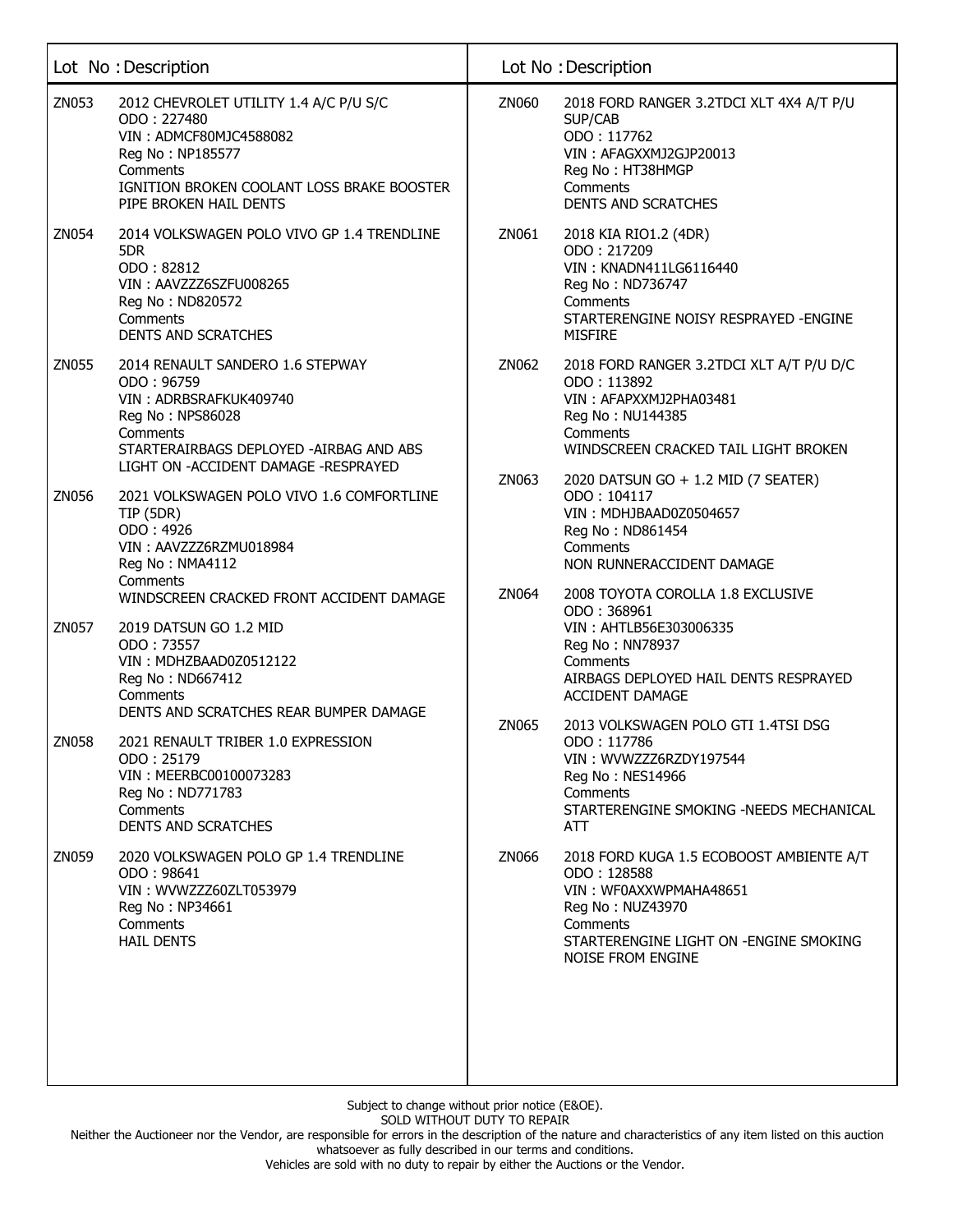|       | Lot No: Description                                                                                                                                                                  |       | Lot No: Description                                                                                                                                                                           |
|-------|--------------------------------------------------------------------------------------------------------------------------------------------------------------------------------------|-------|-----------------------------------------------------------------------------------------------------------------------------------------------------------------------------------------------|
| ZN067 | 2018 UD CRONER LKE 210 (H25) 4X2 A/T F/C C/C<br>ODO: 38837<br>VIN: JPCYAVOA9JS804180<br>Reg No: ND664259<br>Comments<br>DENTS AND SCRATCHES - STC -AVMS                              | ZN075 | 2016 VOLKSWAGEN POLO GP 1.0 TSI BLUEMOTION<br>ODO: 186449<br>VIN: WVWZZZ6RZGY171017<br>Reg No: NJ83195<br>Comments<br>NON RUNNER STARTS ENGINE KNOCK                                          |
| ZN068 | 2019 UD CRONER PKE 250 (H29) 4X2 F/C C/C<br>ODO: 52597<br>VIN: JPCYX22AXJS806336<br>Reg No: ND593940<br>Comments<br>DENTS AND SCRATCHES - STC - AVMS                                 | ZN076 | 2015 LAND ROVER DISCOVERY 4 3.0 V6 S/C HSE<br>ODO: NIL<br>VIN: SALLAAAF5FA749867<br>Reg No: ND655704<br>Comments<br>NON RUNNER ENGINE STRIPPED                                                |
| ZN069 | 2014 UD GW 26 450 (E15) A/T T/T C/C<br>ODO: 204796<br>VIN: ADDE1500000002163<br>Reg No: ND843711<br>Comments<br>DENTS AND SCRATCHES- STC - AVMS                                      | ZN077 | 2015 NISSAN NV200 1.5DCI VISIA F/C P/V<br>ODO: NIL<br>VIN: VSKYBAM20ZO103523<br>Reg No: DT21FRGP<br>Comments<br>NON RUNNER ENGINE STRIPPED NO KEYS                                            |
| ZN070 | 2019 UD CRONER PKE 250 (H29) 4X2 F/C C/C<br>ODO: 31358<br>VIN: JPCYX22A8JS806335<br>Reg No: ND603151<br>Comments<br>DENTS AND SCRATCHES- STC - AVMS                                  | ZN078 | 2015 FORD ECOSPORT 1.0 ECOBOOST TITANIUM<br>ODO: NIL<br>VIN: MAJAXXMRKAEA56489<br>Reg No: NU32444<br>Comments<br>NON RUNNER ENGINE STRIPPED                                                   |
| ZN071 | 2016 ISUZU NPR 400 F/C C/C<br>ODO: 182884<br>VIN: ADMNP75PFBG760035<br>Reg No: ND110084<br>Comments<br>DENTS AND SCRATCHES - STC AVMS                                                | ZN079 | 2020 FORD RANGER 2.2TDCI XL P/U S/C<br>ODO: 85040<br>VIN: AFANXXMJ2NLL27363<br>Reg No: ND804189<br>Comments<br>WINDSCREEN CRACKED FAN BELT NOISY DENTS<br>AND SCRATCHES                       |
| ZN072 | 2012 NISSAN QASHQAI 2.0 ACENTA CVT<br>ODO: 222434<br>VIN: SJNFBAJ10Z2587597<br>Reg No: ND65376<br>Comments<br>WINDSCREEN CRACKED ACCIDENT DAMAGE G/BOX<br>FAULT NEEDS MECHANICAL ATT | ZN080 | 2021 BMW 118I M SPORT A/T (F40)<br>ODO: 24331<br>VIN: WBA7K320107H10197<br>Reg No: NOREG01<br>Comments<br>DRIVE TRAIN FAULT WINDSCREEN CRACKED FRONT<br>ACCIDENT DAMAGE ENGINE NOT REVVING UP |
| ZN073 | 2011 MERCEDES C220 CDI BE AVANTGARDE A/T<br>ODO: 291913<br>VIN: WDD2040022R162406<br>Reg No: NUF12296<br>Comments<br>NON RUNNER ENGINE STRIPPED                                      | ZN081 | NEEDS MECHANICAL ATT<br>2015 HYUNDAI GRAND I10 1.25 FLUID<br>ODO: 90879<br>VIN: MALA851CLFM290615<br>Reg No: CHELLE1ZN                                                                        |
| ZN074 | 2012 HYUNDAI IX35 2.0 GLS/EXECUTIVE<br>ODO: 156213<br>VIN: KMHJU81BLCU519135<br>Reg No: JHH390EC<br>Comments<br>RESPRAYED ACCIDENT DAMAGE DENTS AND<br><b>SCRATCHES</b>              |       | Comments<br>STARTERABS LIGHT ON -RADIATOR LOOSE                                                                                                                                               |

Neither the Auctioneer nor the Vendor, are responsible for errors in the description of the nature and characteristics of any item listed on this auction whatsoever as fully described in our terms and conditions.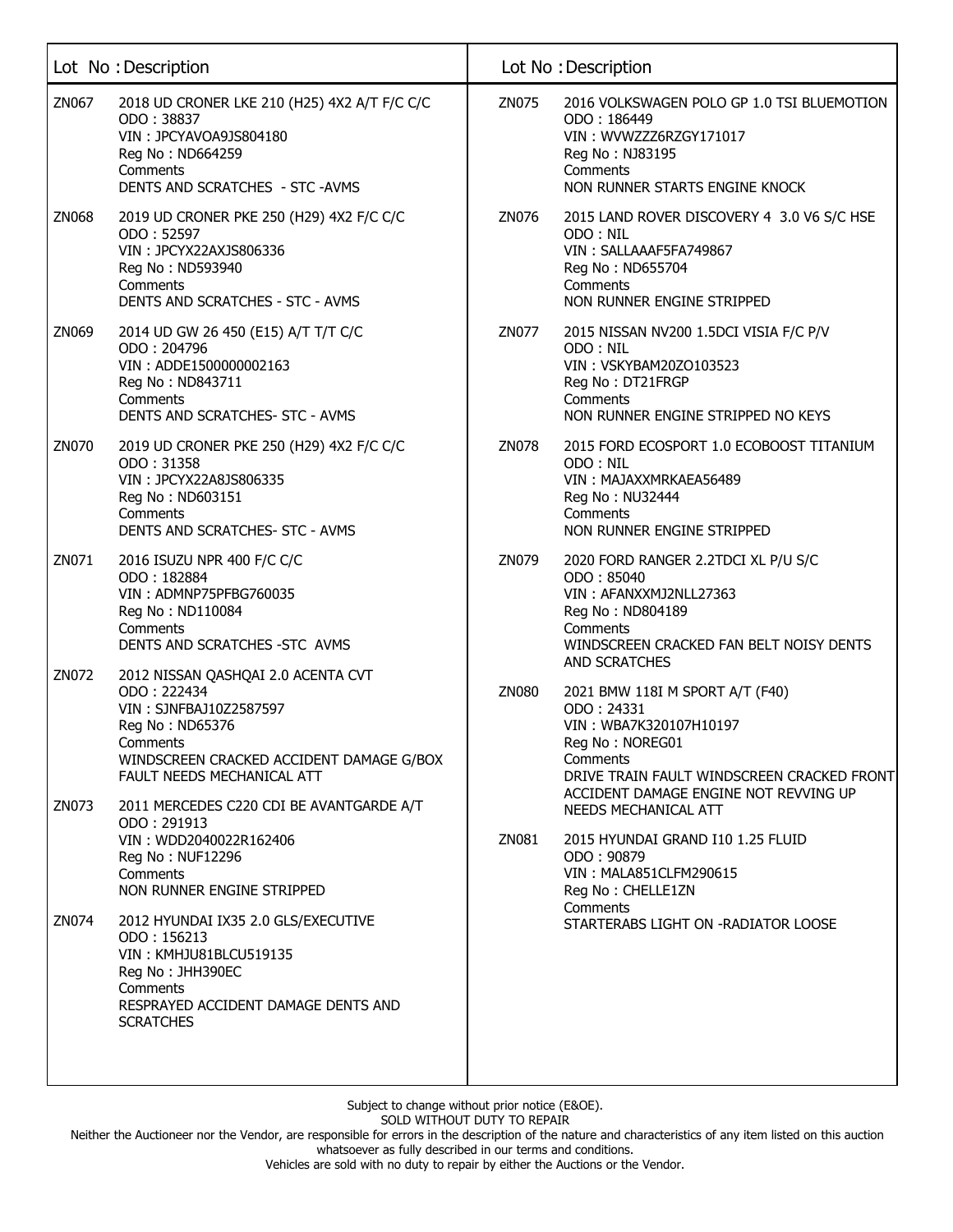|              | Lot No: Description                                                                                                                                                                                  |                | Lot No: Description                                                                                                                                                                      |
|--------------|------------------------------------------------------------------------------------------------------------------------------------------------------------------------------------------------------|----------------|------------------------------------------------------------------------------------------------------------------------------------------------------------------------------------------|
| ZN082        | 2018 TOYOTA COROLLA QUEST 1.6<br>ODO: 180059<br>VIN: AHTLB52E503135103<br>Reg No: NJ44335<br>Comments<br>DENTS AND SCRATCHES RESPRAYED                                                               | ZN089          | 2021 FORD ECOSPORT 1.5TIVCT AMBIENTE<br>ODO: NIL<br>VIN: MAJAXXMRKALA05920<br>Reg No: ND880504<br>Comments<br>NON RUNNER WATER DAMAGE                                                    |
| ZN083        | 2013 VOLKSWAGEN POLO 1.6 COMFORTLINE TIP<br>ODO: 200446<br>VIN: WVWZZZ60ZDT072432<br>Reg No: NP54609<br>Comments<br>STARTERACCIDENT DAMAGE ENGINE SMOKING &<br>NOISY COOLANT LOSS & AIRBAGS DEPLOYED | ZN090          | 2013 VOLKSWAGEN POLO VIVO 1.4 TRENDLINE 5DR<br>ODO: 481935<br>VIN: AAVZZZ6SZDU017592<br>Reg No: NUB10611<br>Comments<br>NO CLUTCH ENGINE NOISY COOLANT LOSS<br>RESPRAYED ACCIDENT DAMAGE |
| ZN084        | 2020 TOYOTA ETIOS 1.5 XS/SPRINT 5DR<br>ODO: 63389<br>VIN: MBJM29BT702068347<br>Reg No: NP209477<br>Comments<br>WINDSCREEN CRACKED ACCIDENT DAMAGE HAIL<br><b>DENTS</b>                               | ZN091<br>ZN092 | 2012 JEEP CHEROKEE 3.7 LIMITED A/T<br>ODO: 84326<br>VIN: 1C4PJMDK5CW114995<br>Reg No: NP156070<br>Comments<br>NON RUNNER G/BOX PROPSHAFT STRIPPED<br>2011 NISSAN TIIDA 1.6 ACENTA (H33)  |
| ZN085        | 2014 TOYOTA HILUX 3.0D-4D RAIDER R/B A/T P/U<br>D/C<br>ODO: 68189<br>VIN: AHTEZ39G607036153<br>Reg No: NJ22888<br>Comments<br><b>ACCIDENT DAMAGE STARTS</b>                                          | ZN093          | ODO: 335154<br>VIN: ADNBCAC11Z2031685<br>Reg No: NRB78557<br>Comments<br>NON RUNNER ENGINE PROBLEM<br>2014 VOLKSWAGEN POLO GTI 1.4TSI DSG                                                |
| ZN086        | 2017 CHEVROLET SPARK 1.2 CAMPUS/CURVE 5DR<br>ODO: 153920<br>VIN: ADMAF6DR4H4799903<br>Reg No: NUF36306<br>Comments                                                                                   | ZN094          | ODO: 139897<br>VIN: WVWZZZ6RZEY189691<br>Reg No: ND804078<br>Comments<br>NON RUNNER SWINGS NO START<br>2018 NISSAN NP200 1.6 P/U S/C                                                     |
| ZN087        | <b>NON RUNNER</b><br>2014 TOYOTA HILUX 3.0 D-4D RAIDER R/B P/U S/C<br>ODO: 212856<br>VIN: AHTCZ39G005019089<br>Reg No: MAPUSKZN<br>Comments<br>NON RUNNER SWINGS NO START                            | ZN095          | ODO: NIL<br>VIN: ADNUSN1D5U0139781<br>Reg No: ND793040<br>Comments<br>NON RUNNER NO KEYS<br>2016 NISSAN NP200 1.5 DCI A/C SAFETY PACK P/U                                                |
| <b>ZN088</b> | 2018 RENAULT KWID 1.0 DYNAMIQUE 5DR<br>ODO: NIL<br>VIN: MEEBBA00500513558<br>Reg No: NUZ37092<br>Comments<br>NON RUNNER ENGINE BAY BURNT                                                             |                | S/C<br>ODO: NIL<br>VIN: ADNUSN365U0121540<br>Reg No: NP171136<br>Comments<br>NON RUNNER ENGINE STRIPPED                                                                                  |
|              |                                                                                                                                                                                                      |                |                                                                                                                                                                                          |

Neither the Auctioneer nor the Vendor, are responsible for errors in the description of the nature and characteristics of any item listed on this auction whatsoever as fully described in our terms and conditions.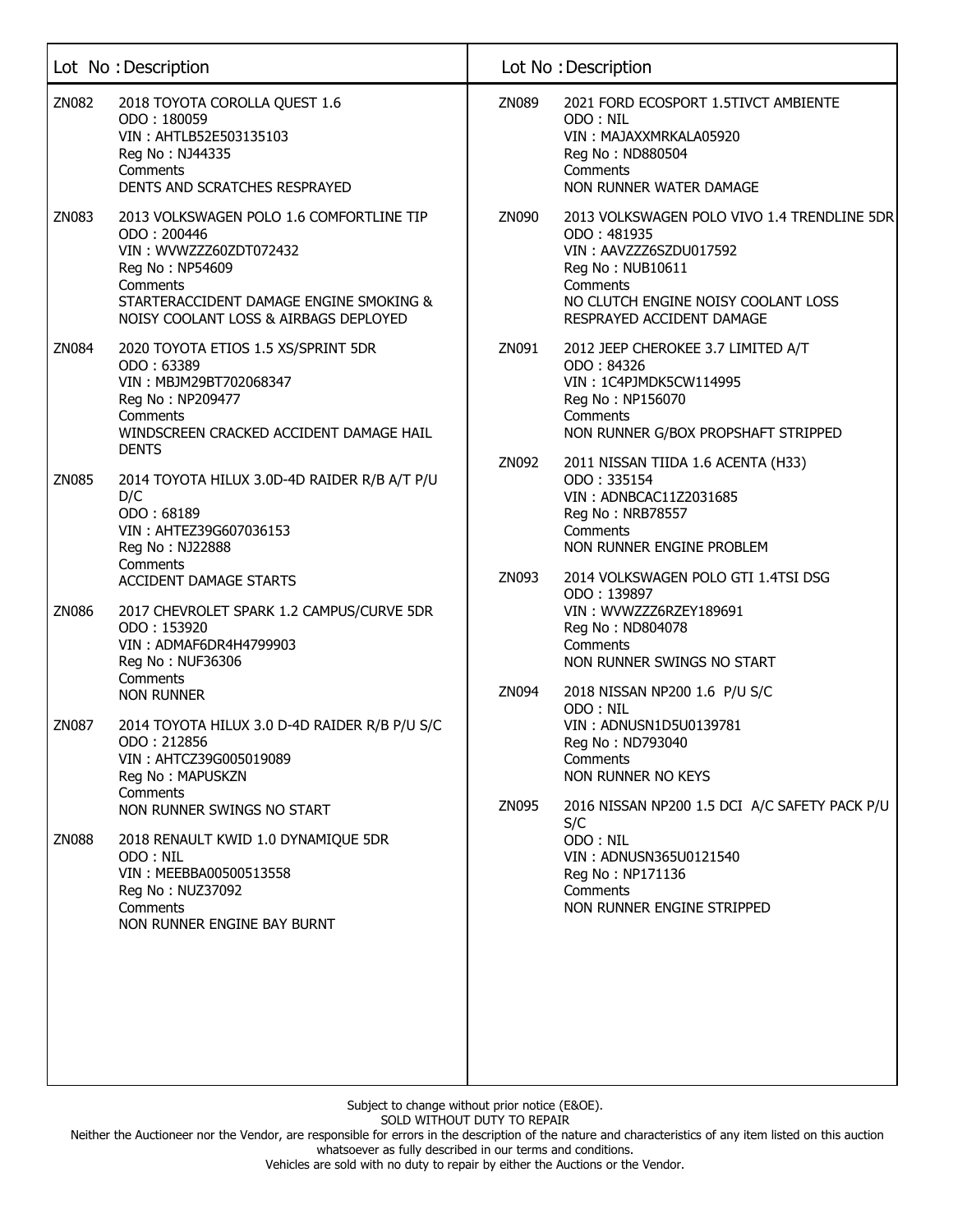|       | Lot No: Description                                                                                                                                                                                                            |                | Lot No: Description                                                                                                                                                                                      |
|-------|--------------------------------------------------------------------------------------------------------------------------------------------------------------------------------------------------------------------------------|----------------|----------------------------------------------------------------------------------------------------------------------------------------------------------------------------------------------------------|
| ZN096 | 2018 TOYOTA QUANTUM/HIACE 2.5 D-4D SESFIKILE<br>16S<br>ODO: NIL<br>VIN: AAPV0151850645698<br>Reg No: JCG035EC<br>Comments<br>NON RUNNER VEHICLE STRIPPED NO KEYS                                                               | ZN103          | 2013 VOLKSWAGEN POLO VIVO 1.4 TRENDLINE TIP<br>ODO: NIL<br>VIN: AAVZZZ6SZDU019359<br>Reg No: ND793943<br>Comments<br>NON RUNNER ENGINE STRIPPED                                                          |
| ZN097 | 2019 TOYOTA HILUX 2.0 VVTI S P/U S/C<br>ODO: 123075<br>VIN: AHTEW8CB901294205<br>Reg No: NMZ7488<br>Comments<br>NO BATTERY ENGINE NOISY ACCIDENT DAMAGE<br>RESPRAYED WINDSCREEN CRACKED POOR<br>CONDITIONREGISTERED 06/01/2020 | ZN104<br>ZN105 | 2020 SUZUKI ERTIGA 1.5 GA<br>ODO: NIL<br>VIN: MA3BNC22S00249949<br>Reg No: ND68204<br>Comments<br>NON RUNNER ACCIDENT DAMAGE<br>2010 BMW 320I COUPE EXCL A/T (E92)<br>ODO: NIL<br>VIN: WBAWA52050P301742 |
| ZN098 | 2011 TOYOTA COROLLA 1.6 PROFESSIONAL<br>ODO: NIL<br>VIN: AHTLB56E203056840<br>Reg No: NE30464<br>Comments                                                                                                                      | ZN106          | Reg No: JBB267MP<br>Comments<br>NON RUNNER ENGINE STRIPPED<br>2017 SUZUKI CIAZ 1.4 GLX A/T                                                                                                               |
| ZN099 | NON RUNNER G/BOX STRIPPED<br>2021 FORD FIGO 1.5TI VCT AMBIENTE (5DR)<br>ODO: 14125<br>VIN: MAJGXXMTKGMA00234<br>Reg No: KKT067MP                                                                                               |                | ODO: NIL<br>VIN: MA3AVC41S00289154<br>Reg No: ND670375<br>Comments<br>NON RUNNER ENGINE STRIPPED                                                                                                         |
| ZN100 | Comments<br>NON RUNNER ACCIDENT DAMAGE<br>2011 AUDI A3 1.8 TFSI AMBITION                                                                                                                                                       | ZN107          | 2014 BMW 320D A/T (F30)<br>ODO: 362342<br>VIN: WBA3D36090NS39301<br>Reg No: CW35WTGP                                                                                                                     |
|       | ODO: NIL<br>VIN: WAUZZZ8P2BA082875<br>Reg No: NUR66519<br>Comments                                                                                                                                                             |                | Comments<br>STARTS ACCIDENT DAMAGE BRAKE FAULT<br><b>SUSPENSION DAMAGE</b>                                                                                                                               |
| ZN101 | STARTS NO CLUTCH<br>2021 FORD RANGER 2.2TDCI XL P/U D/C<br>ODO: NIL<br>VIN: AFAPXXMJ2PMU71574<br>Reg No: NRB65075                                                                                                              | ZN108          | 2017 FORD FIESTA 1.4 AMBIENTE 5 DR<br>ODO: 175403<br>VIN: WF0DXXGAKDGS25159<br>Reg No: KC72XDGP<br>Comments<br><b>NON RUNNER</b>                                                                         |
| ZN102 | Comments<br>NON RUNNER ACCIDENT DAMAGE<br>2017 GWM M4 1.5 CROSSOVER<br>ODO: NIL                                                                                                                                                | ZN109          | 2016 TOYOTA COROLLA QUEST 1.6<br>ODO: 323752<br>VIN: AHTLB52E403112086<br>Reg No: ND850869                                                                                                               |
|       | VIN: LGWEDZA33HE612911<br>Reg No: NP116993<br>Comments<br>NO KEYS ACCIDENT DAMAGE                                                                                                                                              | ZN110          | Comments<br>NON RUNNER SWINGS NO START<br>2011 BMW 116I (E87)<br>ODO: 174774<br>VIN: WBAUE12020PZ58888<br>Reg No: NUB10200<br>Comments<br>STARTS WINDSCREEN CRACKED NO CLUTCH                            |
|       |                                                                                                                                                                                                                                |                |                                                                                                                                                                                                          |

Neither the Auctioneer nor the Vendor, are responsible for errors in the description of the nature and characteristics of any item listed on this auction whatsoever as fully described in our terms and conditions.